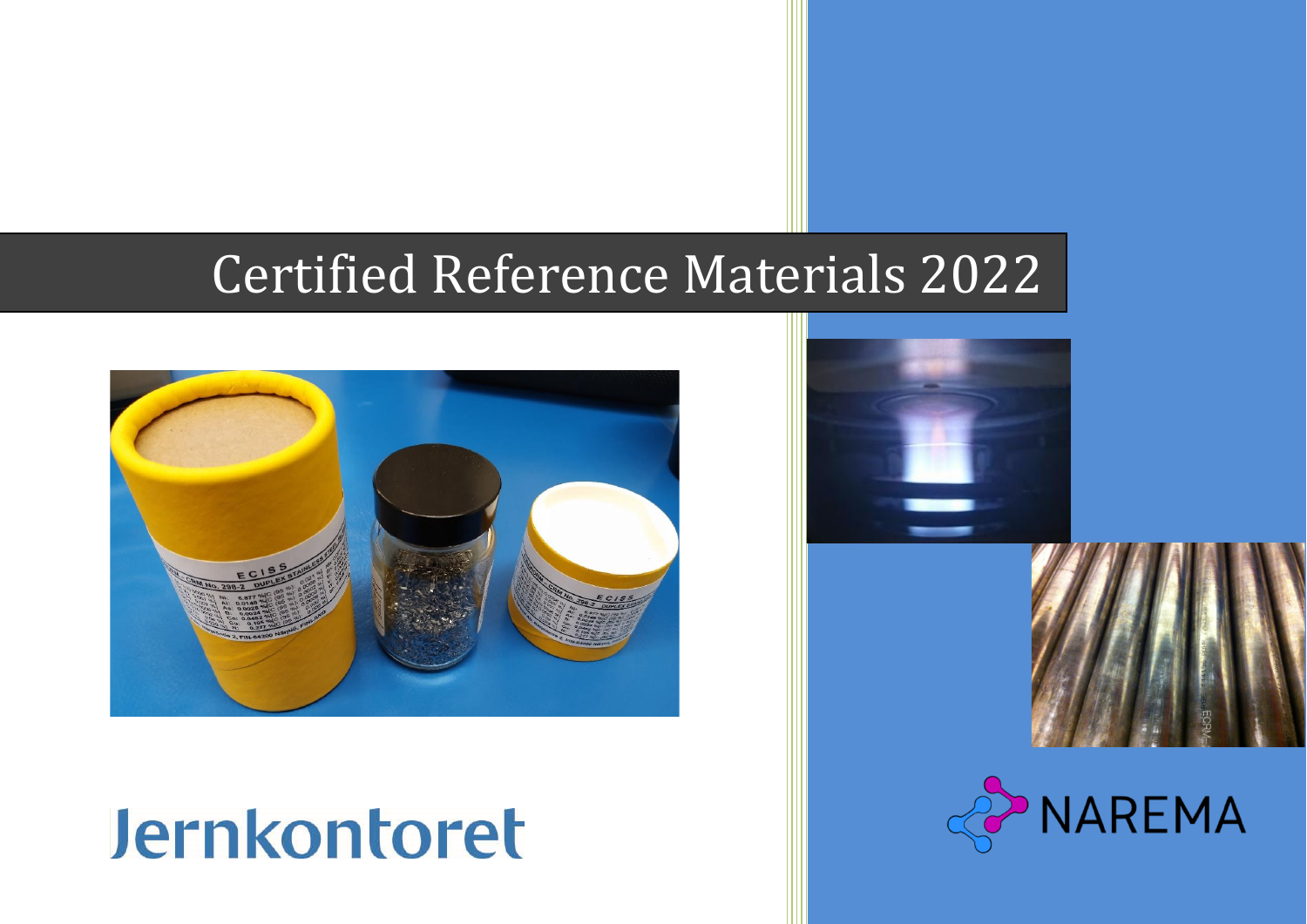## **Contents**





 $\mathbf{r}$ 

| Page                                      |
|-------------------------------------------|
|                                           |
|                                           |
|                                           |
|                                           |
|                                           |
|                                           |
|                                           |
|                                           |
|                                           |
|                                           |
| JK 36 (carbon, sulphur, nitrogen) 13      |
|                                           |
|                                           |
|                                           |
|                                           |
|                                           |
|                                           |
|                                           |
|                                           |
|                                           |
|                                           |
|                                           |
|                                           |
|                                           |
|                                           |
|                                           |
|                                           |
|                                           |
| 8. OUTSIDE-SOURCE REFERENCE MATERIALS  16 |
|                                           |
|                                           |
|                                           |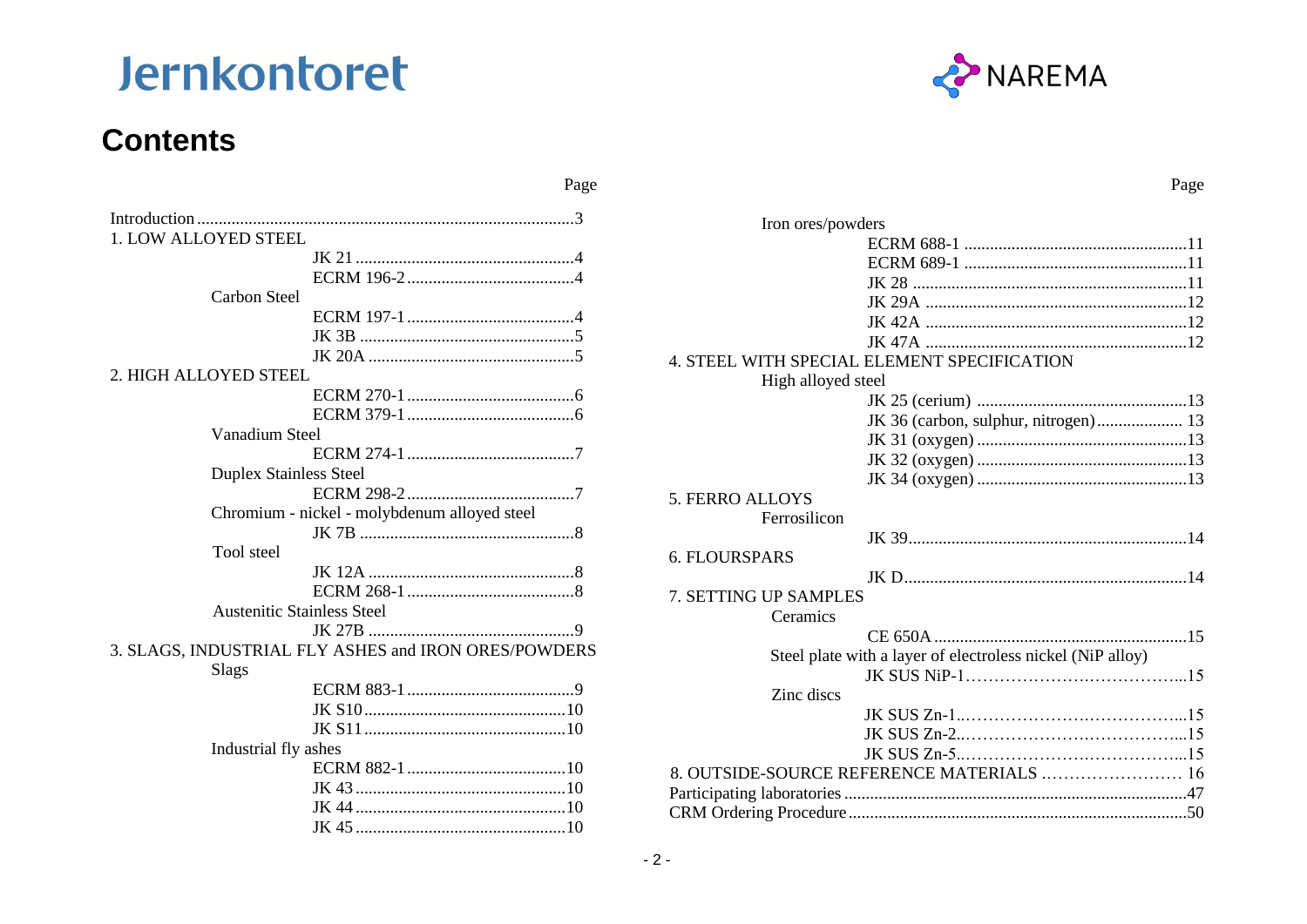

## **Introduction**

The production of reference materials in the ECRM- and JK-series is directed by the Nordic CRM Working Group (NCRMWG), with representatives from the Nordic Steel and Iron industry. In 2021 the members are:

| C. Wichardt | AB Sandvik Materials Technology, Sandviken, Sweden L. Lindqvist                     |             | Kanthal AB, Hallstahammar, Sweden      |
|-------------|-------------------------------------------------------------------------------------|-------------|----------------------------------------|
| R. Eriksson | Jernkontoret, Stockholm, Sweden                                                     | H. Ekström  | <b>SSAB</b> Europe, Sweden             |
| A. Henrich  | Höganäs Sweden AB, Höganäs, Sweden                                                  | P. Larnesjö | SSAB Special Steels, Oxelösund, Sweden |
| M. Didic    | LKAB, Malmberget, Sweden                                                            | M. Granfors | Swerim AB, Kista, Sweden               |
| W. Hemmings | Outokumpu Stainless AB, Avesta, Sweden                                              | D. Cadario  | Sandvik Tooling, Stockholm, Sweden     |
| S. Rahmn    | Vargön Alloys AB, Sweden                                                            | A. Norberg  | Uddeholms AB, Hagfors, Sweden          |
|             | A Carlström-Wängelin AB Sandvik Materials Technology, Sandviken, Sweden M. Granfors |             | Oy Narema Ab, Närpiö, Finland          |

In 1938, the production of certified reference materials (CRMs) in the JK-series was initiated in a close co-operation between Jernkontoret (The Swedish Steel Producers' Association) and Metallografiska Institutet (The Metallographic Institute), and four years later in 1942 seven steel CRMs became commercially available. It was also decided that every CRM produced should be given a prefix, namely JK, the abbreviation of Jernkontoret.

Since its foundation back in 1747, Jernkontoret (JK) has been owned jointly by the Swedish steel companies. Jernkontoret represents Sweden's steel industry on issues that relate to education, trade policy, research and development, standardisation, energy and environment as well as taxes and levies. Jernkontoret also manages the joint Nordic research in the steel industry. In addition, Jernkontoret draws up statistical information relating to the industry and carries on research into the history of mining and metallurgy.

Oy Narema Ab was founded in 2019, as a consultancy agency and chemical analys laboratory primarily supporting companies in the Nordic countries in the iron, steel and metal industries as well as mechanical industries. As of 1<sup>st</sup> of January 2020 the responsibility of the certification of Jernkontoret's reference materials were transferred from Swerim AB to Oy Narema Ab. Certification analyses are carried out in accordance with principles in the ISO Guides 30-35 and ISO 17034. In 1998 the Nordic CRM Working Group became a member of EURONORM CRM Producers Group.

Further information can be found on: [www.narema.fi](http://www.narema.fi/)

#### **Oy Narema Ab,** Närpiöntie 2, FIN-64200 Närpiö, Finland [crm@narema.fi](mailto:crm@narema.fi)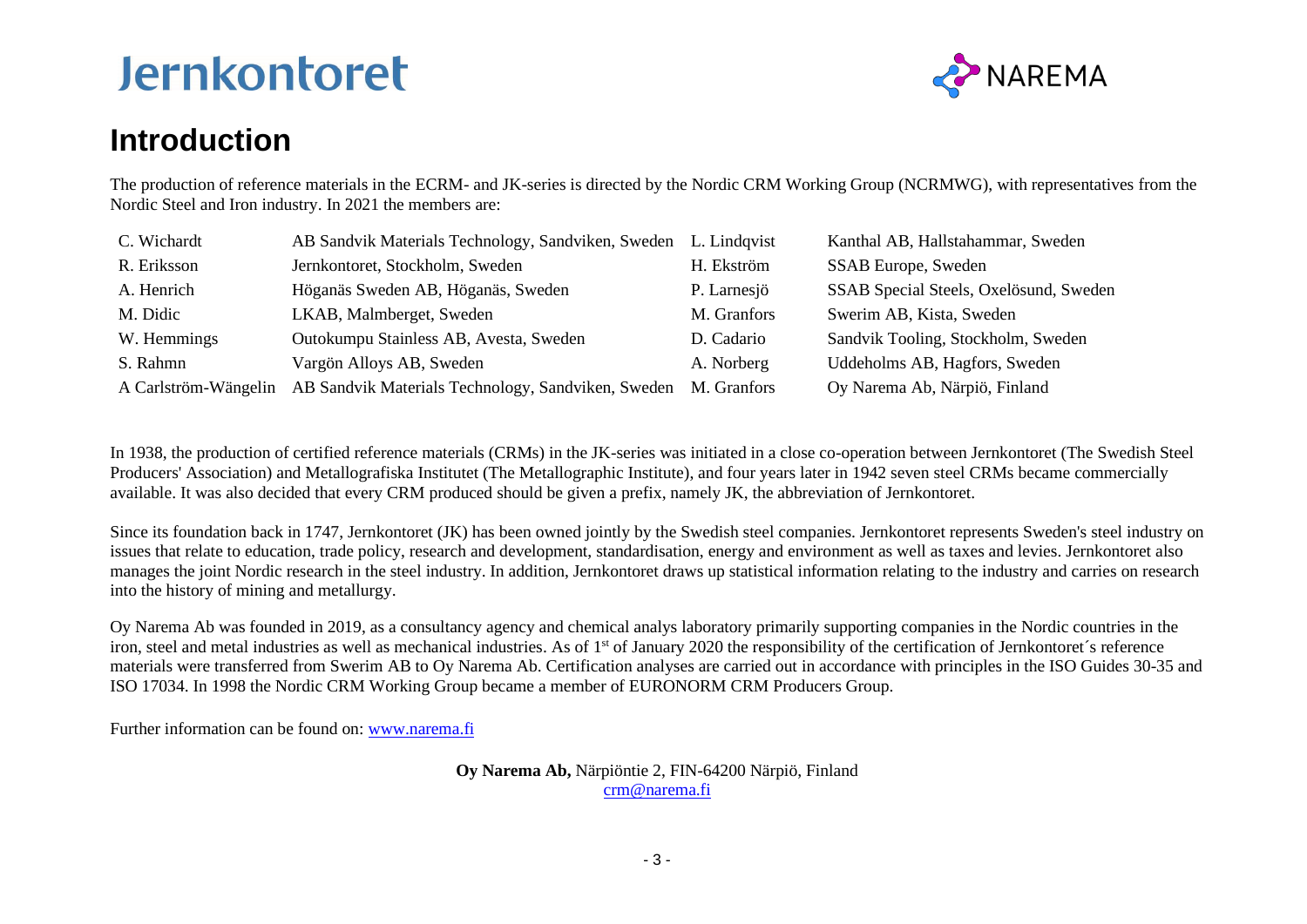

## **Euronorm CRM (ECRM) and CRM in the JK Series**

Certified concentrations are given in bold text and in W/W %. Non-certified elements, i.e. elements only given as supplemental information, are normally given in italics and in  $\mu g/g$ , if not stated otherwise. The number of values for the supplemental concentrations varies from 1 to 13 individual determinations. Please, order the certificate from [crm@narema.fi](mailto:crm@narema.fi) for detailed information.

### **1. LOW ALLOYED STEEL**

**JK 21** – chips, NW 150g

|             |       | r.<br>IJ. | Mn   |        |       | . .   | NT.<br>Nı | Mo    | $\cup\mathbf{0}$ |       | TC:    | ∪u    | <b>Al</b> Acid Sol | AlNon-acid Sol | Sn    | <b>Nb</b> |       |
|-------------|-------|-----------|------|--------|-------|-------|-----------|-------|------------------|-------|--------|-------|--------------------|----------------|-------|-----------|-------|
| <b>JK21</b> | 1741. | 0.36      | 1.46 | 0.0148 | 0.011 | 0.024 | 0.035     | 0.004 | 0.008            | 0.002 | 0.0008 | 0.045 | 0.032              | 0.005          | 0.006 | 0.0175    | 0.008 |

|                           | As   Cd   Pb   Sb   Ta   W   Zn   Zr |  |  |  |
|---------------------------|--------------------------------------|--|--|--|
| $\vert$ JK 21 $\vert$ 100 | $1 \t1 \t10 \t10 \t10 \t6 \t7 \t10$  |  |  |  |

**ECRM 196-2** – chips, NW 100g, discs 38 mm dia.

|                   |       | וכו  | Mn    |                |         |        | Mo     | $\mathbf{H}$<br>14I | Alto   | А.      |         | ⊃∪     | Ċu     |
|-------------------|-------|------|-------|----------------|---------|--------|--------|---------------------|--------|---------|---------|--------|--------|
| <b>ECRM 196-2</b> | ,0060 | .808 | 0.364 | <b>J.00369</b> | 0.00065 | 0.0282 | 0.0142 | 0.0401              | 0.2167 | 0.00033 | 0.00014 | 0.0138 | 0.005' |

|                           | Sn      | т:      |         | Ca      | Mg      | Zn      |
|---------------------------|---------|---------|---------|---------|---------|---------|
| ECRM 196-2 $\mid$ 0.00178 | 0.00047 | 0.00253 | 0.00368 | 0.00071 | 0.00075 | 0.00019 |

### **Carbon Steel**

**ECRM 197-1** – chips, NW 100g and disc**,** 38d x 25mm

|                   |       | C:<br>JΙ | Mn    |        |        | ۔۔ '  | . .<br>Mo | Ni    | . 'n '<br>∼น |        | Altot  | ΑS     |        | -<br>Sn | m.     |
|-------------------|-------|----------|-------|--------|--------|-------|-----------|-------|--------------|--------|--------|--------|--------|---------|--------|
| <b>ECRM 197-1</b> | 0.219 | 0.275    | 0.792 | 0.0073 | 0.0232 | 0.451 | 0.402     | 0.148 | 0.152        | 0.0114 | 0.0313 | 0.0083 | 0.0135 | 0.0097  | 0.0005 |

|                             | Bi  | Sb | $Pb$ | Alacid sol |
|-----------------------------|-----|----|------|------------|
| <b>ECRM 197-1</b> $\mid$ 50 | 0.1 |    |      |            |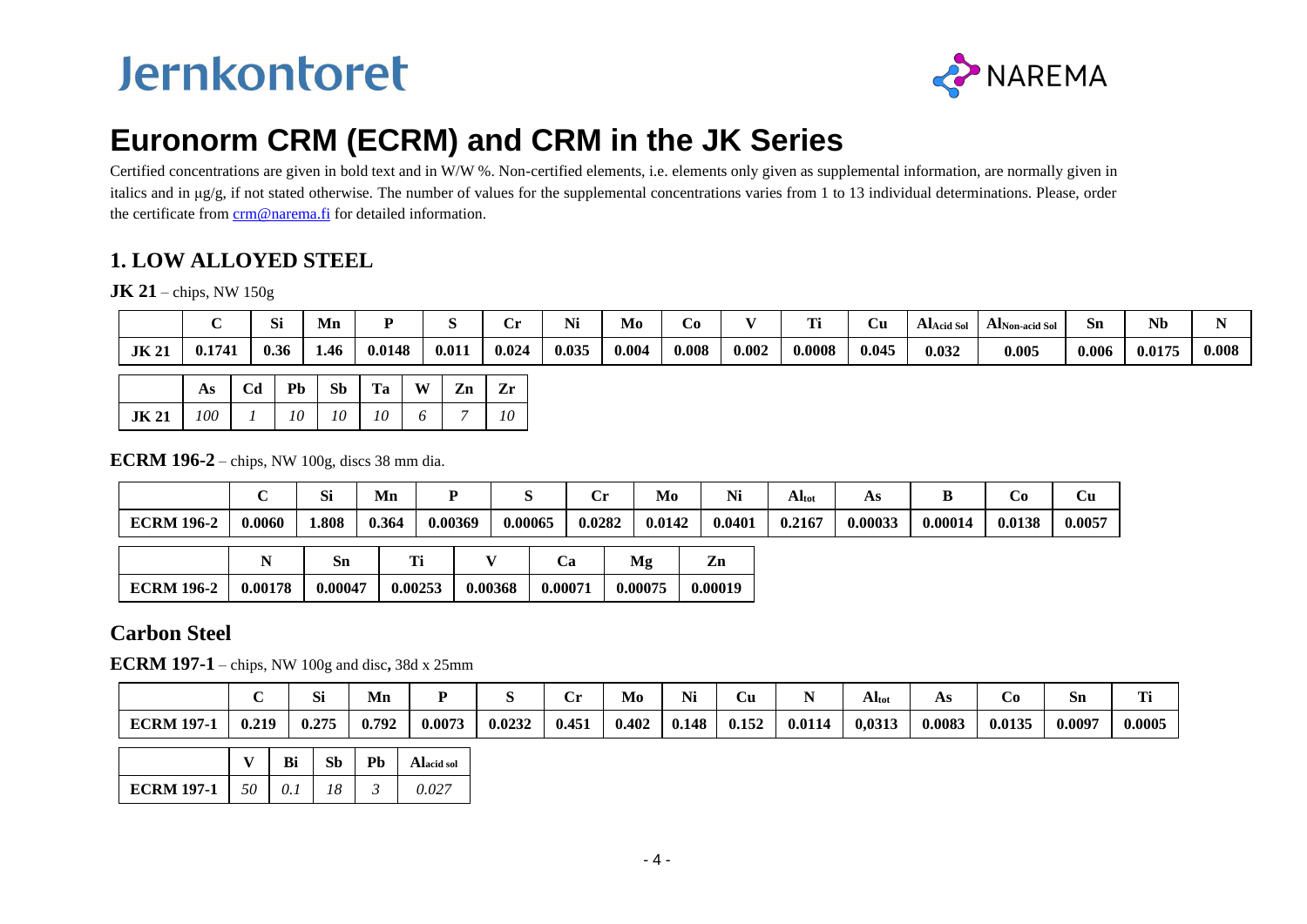

Certified concentrations are given in bold text and in W/W %. Non-certified elements, i.e. elements only given as supplemental information, are normally given in italics and in μg/g, if not stated otherwise. The number of values for the supplemental concentrations varies from 1 to 13 individual determinations. Please, order the certificate from [crm@narema.fi](mailto:crm@swerim.se) for detailed information.

### **1. LOW ALLOYED STEEL** (continued)

### **Carbon Steel** (continued)

**JK 3B** – chips, NW 150g

|      |       | $\sim$<br>ЮI | Mn    |        |        | . .<br>ິ | ***<br>NI | Mo     |        | Ċu     | Uυ     | $\mathbf{A}$ Itot | Sn     |
|------|-------|--------------|-------|--------|--------|----------|-----------|--------|--------|--------|--------|-------------------|--------|
| JK3B | 0.742 | 0.251        | 0.803 | 0.0101 | 0.0071 | 0.0529   | 0.0591    | 0.0051 | 0.0054 | 0.0175 | 0.0048 | 0.0036            | 0.0044 |

|      | Pb |                                   |    |  | $Ti$   Sb   As   Ca   Zn   O   Mg   Ag   Bi |  |  |
|------|----|-----------------------------------|----|--|---------------------------------------------|--|--|
| JK3B |    | $\begin{array}{c} 20 \end{array}$ | 20 |  | 180                                         |  |  |

**JK 20A** – chips, NW 150g

|                                                         |  |  | Ph |
|---------------------------------------------------------|--|--|----|
| JK 20A   1.263   0.0094   0.0027   0.161   1.75   0.160 |  |  |    |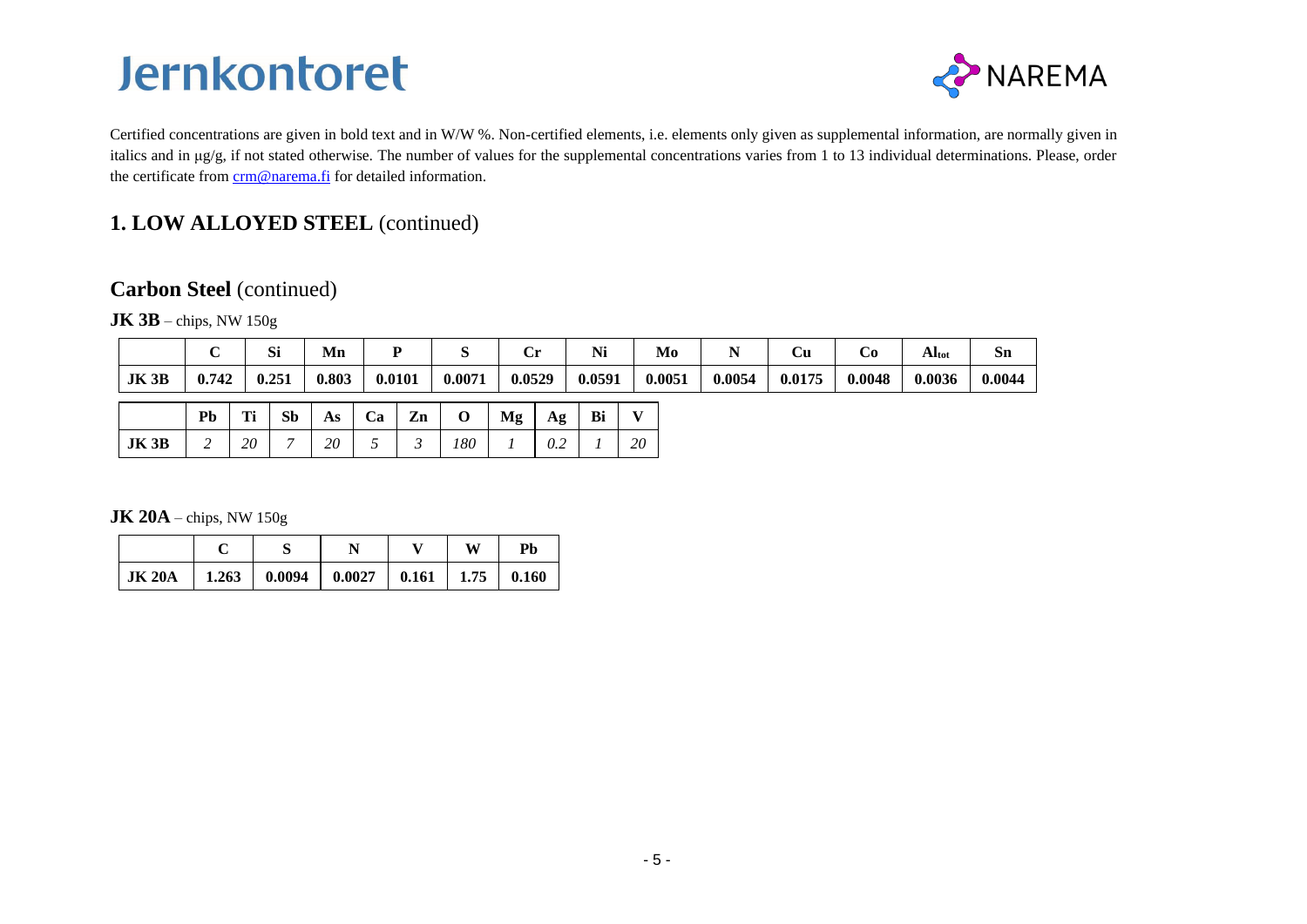

Certified concentrations are given in bold text and in W/W %. Non-certified elements, i.e. elements only given as supplemental information, are normally given in italics and in μg/g, if not stated otherwise. The number of values for the supplemental concentrations varies from 1 to 13 individual determinations. Please, order the certificate from [crm@narema.fi](mailto:crm@swerim.se) for detailed information.

## **2. HIGH ALLOYED STEEL**

**ECRM 270-1** – chips, NW 100g and disc**,** 38d x 25mm

|                   |        |           | Si    | Mn        | P               | S      |           | $\bf Cr$ | Mo            |           | Ni    | Co      |       | Cu     | N       |             |     | <b>Ce</b> | La     |         |     |    |
|-------------------|--------|-----------|-------|-----------|-----------------|--------|-----------|----------|---------------|-----------|-------|---------|-------|--------|---------|-------------|-----|-----------|--------|---------|-----|----|
| <b>ECRM 270-1</b> | 0.0742 |           | 1.517 | 0.540     | 0.0196          | 0.0007 |           | 20.88    | 0.2099        |           | 10.86 | 0.0685  |       | 0.1076 | 0.1417  | 0.0256      |     | 0.0487    | 0.0154 |         |     |    |
|                   | Al     | As        | Ba    | Dy        | Er              | Eu     | Ga        |          | Gd            | <b>Ge</b> | Hf    | Ho      |       | Ir     | Lu      | Mg          | Nd  | <b>Os</b> | Pr     | Pt      | Rb  |    |
| <b>ECRM 270-1</b> | 23     | 34        | 1.8   | 0.013     | 0.0045          | < 0.01 | 21        |          | $\langle$ 1.3 | O         | 0.02  | < 0.002 |       | 0.2    | < 0.002 | $\mathbf Q$ | 76  | 0.4       | 29.5   | 0.1     |     |    |
|                   | Re     | <b>Rh</b> | Ru    | <b>Sb</b> | <b>Sc</b>       | Sm     | <b>Sn</b> | Ta       |               | Tb        | Th    | Ti      | Tl    |        | Tm      | U           | W   |           |        | Yb      | Zn  | Zr |
| <b>ECRM 270-1</b> | 0.4    | 0.2       |       |           | $\epsilon$ 0.02 | < 0.1  | 35        | 0.1      |               | < 0.045   | 0.002 | 19      | 0.006 |        | < 0.002 | 0.01        | 244 | < 0.18    |        | < 0.003 | 7.4 | 2  |

#### **ECRM 379-1** – chips, NW 100g and disc**,** 38d x 25mm

|                   |        | Si             |           | Mn       | D         | S      |           | $\bf Cr$ | Mo    |     | Ni        | B                      |    | Co     | Cu      | N      |      | Sn     |        | Ca     | Sb      |
|-------------------|--------|----------------|-----------|----------|-----------|--------|-----------|----------|-------|-----|-----------|------------------------|----|--------|---------|--------|------|--------|--------|--------|---------|
| <b>ECRM 379-1</b> | 0.0121 | 0.393          |           | 1.804    | 0.0166    | 0.0006 |           | 26.79    | 3.290 |     | 30.83     | 0.00190                |    | 0.0390 | 0.984   | 0.0550 |      | 0.0021 | 0.0663 | 0.0033 | 0.00057 |
|                   | Al     | As             | <b>Nb</b> | $\Omega$ | <b>Pb</b> | Ti     | Bi        | Fe       |       | Ag  | <b>Ce</b> | $\mathbf{C}\mathbf{s}$ | Ga | -Ir    | Mg      | Nd     | Os   |        |        |        |         |
| <b>ECRM 379-1</b> | 246    | 28             | 28        | 27       | 0.38      | 14     | 0.01      | 356 000  |       | 0.7 | 0.1       | 0.01                   | 23 | 0.1    | $\circ$ | 0.6    | 0.07 |        |        |        |         |
|                   | Pr     | P <sub>t</sub> | Rb        | Re       | Rh        | Ru     | <b>Sm</b> | Ta       | W     |     |           | Zr                     |    |        |         |        |      |        |        |        |         |
| <b>ECRM 379-1</b> | 0.2    | 0.04           | 4.3       | 2.4      | 0.4       | 1.4    | 0.6       | 0.04     | 91    | 0.1 |           | 3.3                    |    |        |         |        |      |        |        |        |         |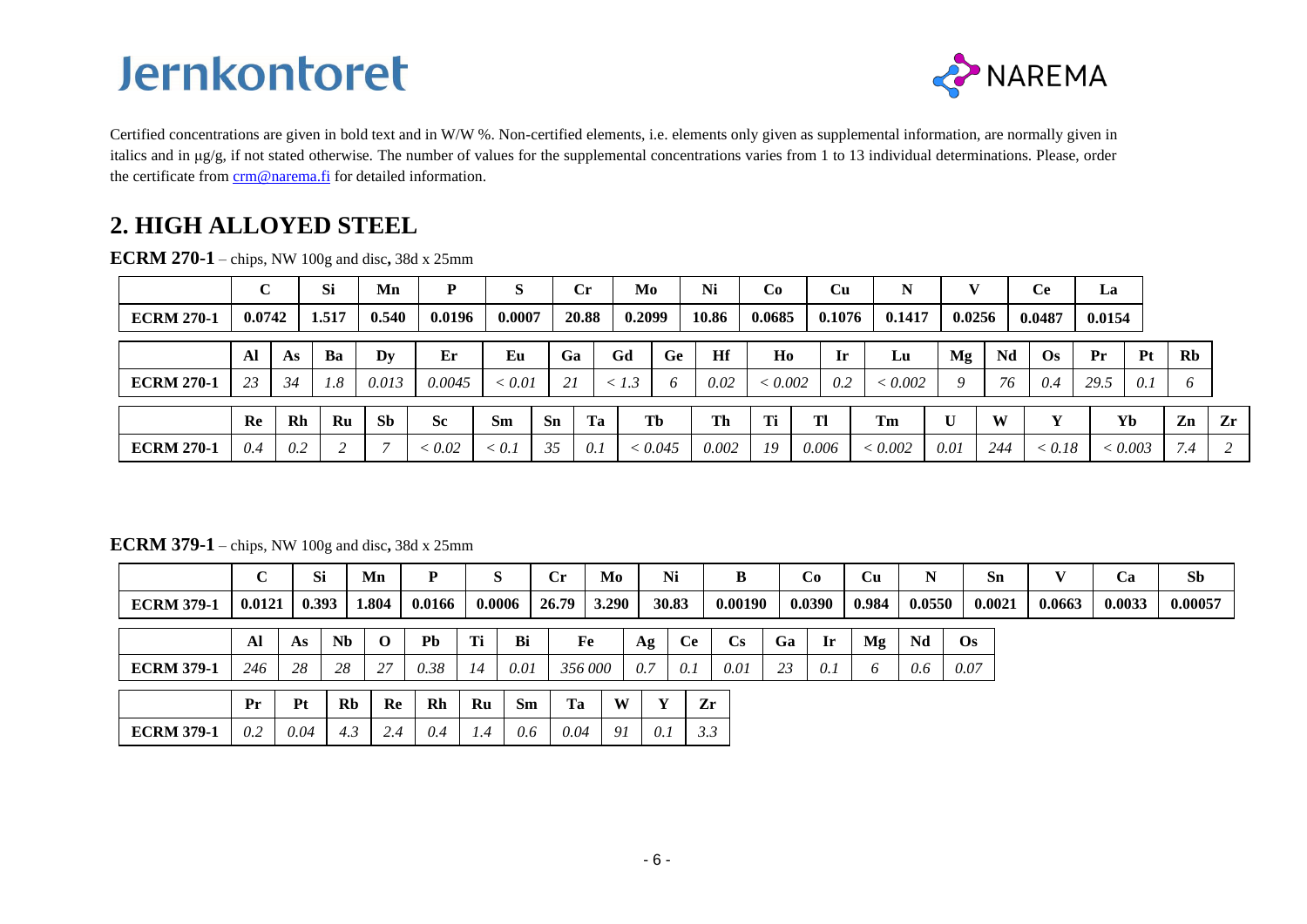

Certified concentrations are given in bold text and in W/W %. Non-certified elements, i.e. elements only given as supplemental information, are normally given in italics and in μg/g, if not stated otherwise. The number of values for the supplemental concentrations varies from 1 to 13 individual determinations. Please, order the certificate from [crm@narema.fi](mailto:crm@swerim.se) for detailed information.

## **2. HIGH ALLOYED STEEL** (continued)

### **Vanadium Steel**

**ECRM 274-1** – chips, NW 100g and disc**,** 38d x 25mm

|                   |       | Si    | Mn    |        |        | ິ     | Mo     | Ni    | Сu     | . .    |       | XX <sub>7</sub> |
|-------------------|-------|-------|-------|--------|--------|-------|--------|-------|--------|--------|-------|-----------------|
| <b>ECRM 274-1</b> | 1.563 | 1.057 | 0.397 | 0.0148 | 0.0096 | 8.036 | 1.4551 | 0.077 | 0.0281 | 0.0769 | 4.010 | 0.0087          |

|                                                                 |  |  | $O   Al_{tot}   Co   As   B   Pb   Sb   Sn   Ti$ |  |  |
|-----------------------------------------------------------------|--|--|--------------------------------------------------|--|--|
| <b>ECRM 274-1</b>   26   25   230   13   5   0.64   2   10   11 |  |  |                                                  |  |  |

### **Duplex Stainless Steel**

**ECRM 298-2** – chips, NW 100g and disc**,** 38d x 25mm

**ECRM 298-2** *40 3 <1 6 <1*

|                   |        | r.<br>м | Mn    |        |        |       | Mo    | <b>BY</b><br>Nì | A.     | As     |        | $\dot{\mathbf{C}}$ | ∪u    |            |
|-------------------|--------|---------|-------|--------|--------|-------|-------|-----------------|--------|--------|--------|--------------------|-------|------------|
| <b>ECRM 298-2</b> | 0.0140 | 0.331   | 0.786 | 0.0210 | 0.0006 | 24.91 | 3.781 | 6.877           | 0.0148 | 0.0028 | 0.0024 | 0.0482             | 0.105 | $0.27^{-}$ |

|                   | Nb     |    | Sn     | Ti     |    |        | W      | Sb     |
|-------------------|--------|----|--------|--------|----|--------|--------|--------|
| <b>ECRM 298-2</b> | 0.0011 |    | 0.0029 | 0.0023 |    | 0.0704 | 0.0094 | 0.0006 |
|                   | Ga     | Re | Pb     | Zn     | Zr |        |        |        |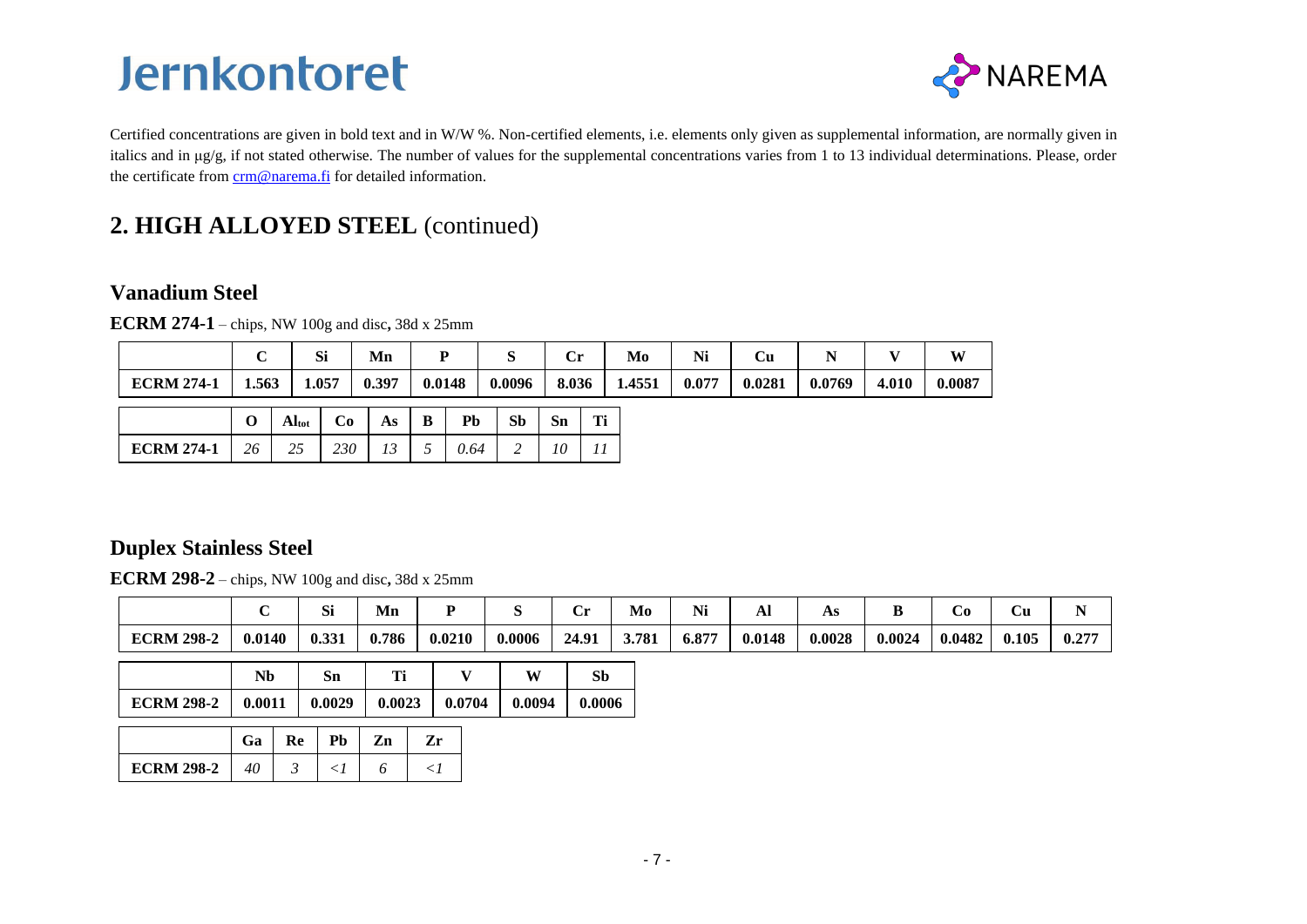

Certified concentrations are given in bold text and in W/W %. Non-certified elements, i.e. elements only given as supplemental information, are normally given in italics and in μg/g, if not stated otherwise. The number of values for the supplemental concentrations varies from 1 to 13 individual determinations. Please, order the certificate from [crm@narema.fi](mailto:crm@swerim.se) for detailed information.

## **2. HIGH ALLOYED STEEL** (continued)

### **Chromium - nickel - molybdenum alloyed steel**

**JK 7B** – chips, NW 150g

|             |       | Si    | Mn    |        |        | ∼<br>ິ | Ni   | Mo    |        | Ù     | Alsol | $\mathbf{Al_{tot}}$ |       |
|-------------|-------|-------|-------|--------|--------|--------|------|-------|--------|-------|-------|---------------------|-------|
| <b>JK7B</b> | 0.342 | 0.267 | 0.697 | 0.0057 | 0.0064 | 1.34   | 1.34 | 0.182 | 0.0050 | 0.021 | 0.010 | 0.014               | 0.004 |

### **Tool steel**

**JK 12A** – chips, NW 150g

|              |       | r.<br>יט | Mn    |       |       | ິ    | <b>BY</b><br>14 I | Mo   | - -<br>. . | UU    | U0    | $-$ - | W                      | Sn    | Pb     |
|--------------|-------|----------|-------|-------|-------|------|-------------------|------|------------|-------|-------|-------|------------------------|-------|--------|
| <b>JK12A</b> | 0.886 | 0.30     | 0.312 | 0.020 | 0.023 | 4.04 | 0.191             | 4.85 | 0.0259     | 0.062 | 0.189 | 1.94  | $\overline{A}$<br>0.44 | 0.007 | 0.0004 |

**ECRM 268-1** – chips, NW 150g and disc**,** 38d x 25mm

|                  |       | c:<br>וכ | Mn    |        |        | $\cdot$ . | Mo    | Ni     | AS     | -      | U0     | υu     |       | Sn     |       |
|------------------|-------|----------|-------|--------|--------|-----------|-------|--------|--------|--------|--------|--------|-------|--------|-------|
| <b>ECRM 268-</b> | 1.134 | 0.373    | 0.293 | 0.0209 | 0.0154 | 4.578     | 3.208 | 0.1437 | 0.0062 | 0.0009 | 0.0290 | 0.1232 | 2.030 | 0.0078 | 8.478 |

|                             | W | Nh | Tа |
|-----------------------------|---|----|----|
| ECRM 268-1   3.707   0.0017 |   |    |    |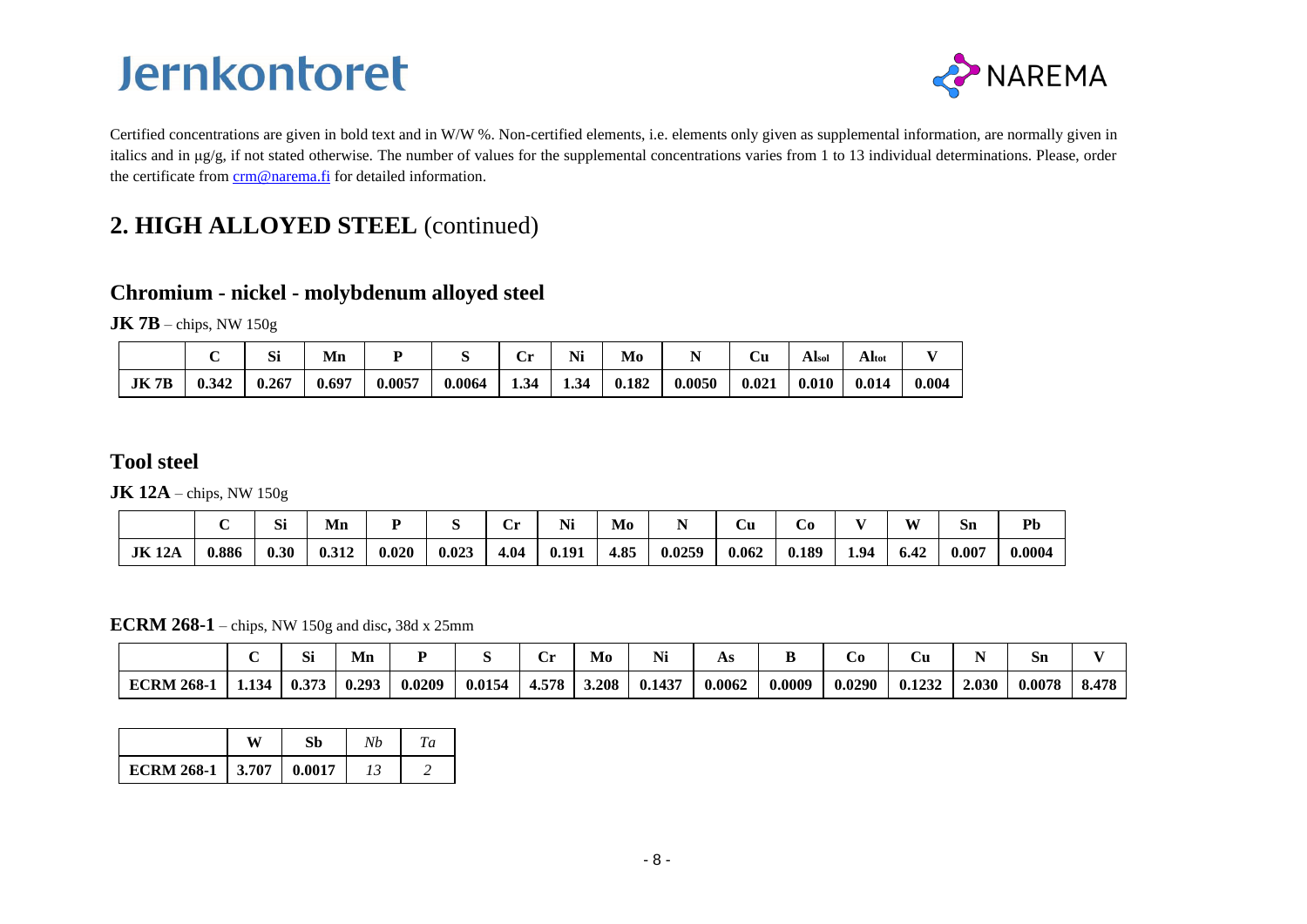

Certified concentrations are given in bold text and in W/W %. Non-certified elements, i.e. elements only given as supplemental information, are normally given in italics and in μg/g, if not stated otherwise. The number of values for the supplemental concentrations varies from 1 to 13 individual determinations. Please, order the certificate from [crm@narema.fi](mailto:crm@swerim.se) for detailed information.

### **Austenitic Stainless Steel**

**JK 27B** – chips, NW 150g and disc**,** 38d x 25mm

|               |        | $\sim$<br>ЮI | Mn    |        |        | ັ     | Mo    | Ni    |         | . 20  | ∠u    |        | Sn     |       | W     | ~a     |
|---------------|--------|--------------|-------|--------|--------|-------|-------|-------|---------|-------|-------|--------|--------|-------|-------|--------|
| <b>JK 27B</b> | 0.0089 | 0.401        | 1.510 | 0.0298 | 0.0207 | 17.36 | 2.510 | 12.56 | 0.00072 | 0.142 | 0.265 | 0.0630 | 0.0068 | 0.057 | 0.031 | 0.0022 |

|               | ÆП             | Pb | $\mathbf{r}$<br> | Zn | Ag  | AS | Ga | Re | Sb  | $\overline{ }$<br>-- |
|---------------|----------------|----|------------------|----|-----|----|----|----|-----|----------------------|
| <b>JK 27B</b> | $\Delta$<br>ZU |    | -                |    | ر پ | 05 | 30 |    | . . |                      |

### **3. SLAGS, INDUSTRIAL FLY ASHES and IRON ORES/POWDERS Slags**

**ECRM 883-1** (blast furnace slag) **-** powder, NW 100g

| In the following table, certified and non-certified concentrations are given in W/W %. |  |  |  |
|----------------------------------------------------------------------------------------|--|--|--|
|                                                                                        |  |  |  |

|                   | Fe             | Si        | Ca      | Mg        | Al          | Ti             | Mn        | P       | S                      | <b>Na</b> | K     | $\mathbf{v}$ |   |               |       |
|-------------------|----------------|-----------|---------|-----------|-------------|----------------|-----------|---------|------------------------|-----------|-------|--------------|---|---------------|-------|
| <b>ECRM 883-1</b> | 0.9820         | 16.67     | 21.32   | 8.86      | 6.55        | 1.3331         | 0.546     | 0.0033  | 1.0885                 | 0.316     | 0.393 | 0.122        |   |               |       |
|                   | $\mathbf{C}$ r | Ni        | Mo      | Ba        | <b>Sr</b>   | Zr             |           |         |                        |           |       |              |   |               |       |
| <b>ECRM 883-1</b> | 0.0130         | 0.00053   | < 0.001 | 0.0436    | 0.0380      | 0.0276         |           |         |                        |           |       |              |   |               |       |
|                   |                |           |         |           |             |                |           |         |                        |           |       |              |   |               |       |
|                   | As             | B         | Be      | Bi        | $\mathbf C$ | C <sub>d</sub> | <b>Ce</b> | Co      | $\mathbf{C}\mathbf{s}$ | Cu        | F     | Hf           |   | Hg            | Li    |
| <b>ECRM 883-1</b> | 0.0001         | 0.0064    | 0.0006  | 0.000001  | 0.135       | 0.00002        | 0.014     | 0.00006 | 0.00003                | 0.0001    | 0.04  | 0.0008       |   | 0.000001      | 0.006 |
|                   | <b>Nb</b>      | <b>Pb</b> | Rb      | <b>Sb</b> | <b>Sc</b>   | <b>Se</b>      | Ta        | Te      | Th                     | U         | W     |              | Y | $\mathbf{Zn}$ |       |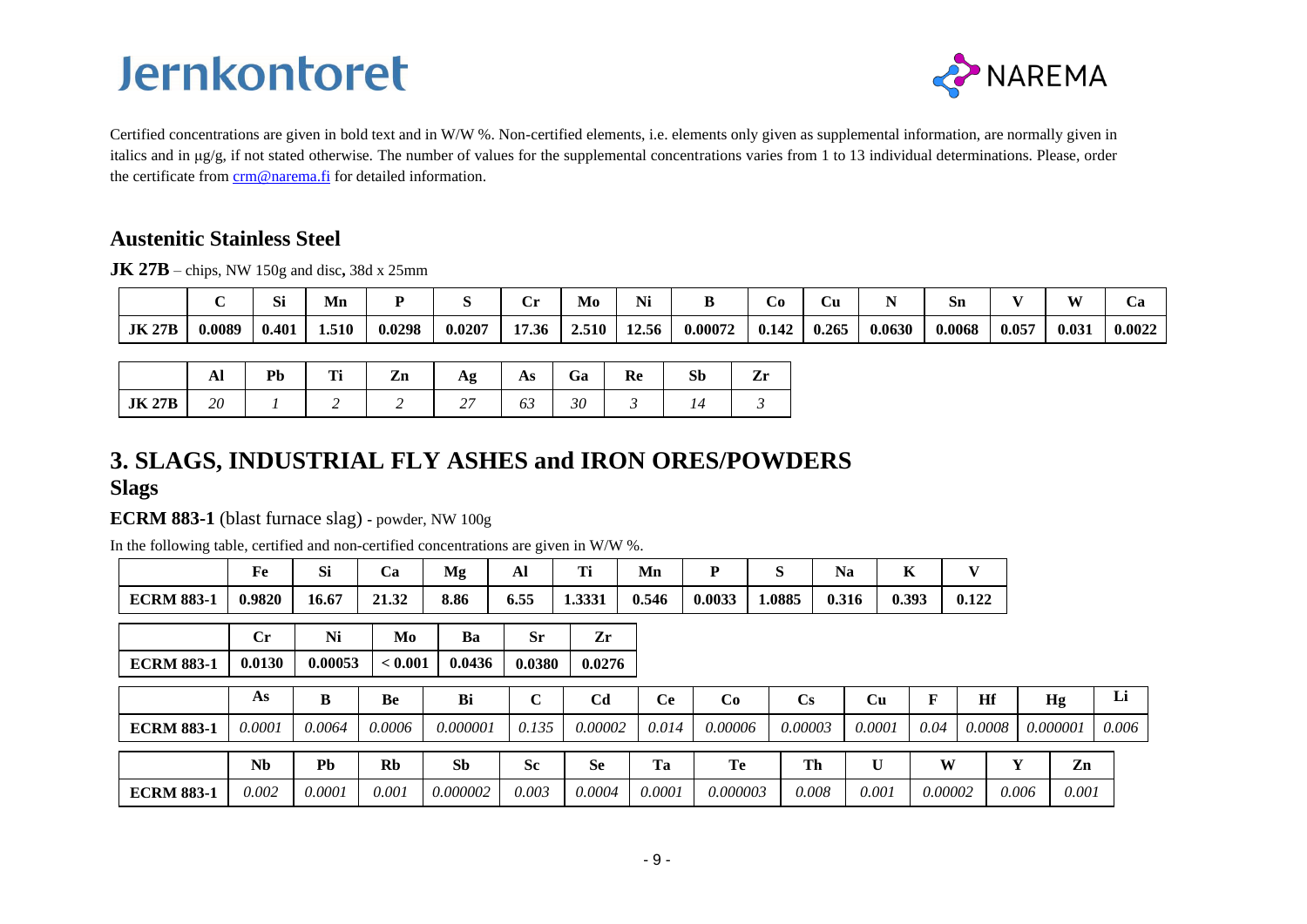

Certified concentrations are given in bold text and in W/W %. Non-certified elements, i.e. elements only given as supplemental information, are normally given in italics and in μg/g, if not stated otherwise. The number of values for the supplemental concentrations varies from 1 to 13 individual determinations. Please, order the certificate from [crm@narema.fi](mailto:crm@swerim.se) for detailed information.

#### **JK S10 and JK S 11** – powder, NW 100g

|                |                 | T.   | CaF <sub>2</sub> | $\mathbf{Cat}$ | CaO  | SiO <sub>2</sub> | $Al_2O_3$ | FeO  | MnO  | MgO  | TiO <sub>2</sub> | $\mathbf{V}_2\mathbf{O}_5$ |          |          | $P_2O_5$ | Cr <sub>2</sub> O <sub>3</sub> |      |
|----------------|-----------------|------|------------------|----------------|------|------------------|-----------|------|------|------|------------------|----------------------------|----------|----------|----------|--------------------------------|------|
| <b>JK S 10</b> | ESR-slag-low Al | 34.4 | 70.7             | 50.8           | 20.3 | 7.8              | 0.54      | 0.10 | 0.03 | 0.30 | 0.05             | 100                        | 0.022    | 0.002    | $\cdots$ | $\cdots$                       | .    |
| <b>JK S 11</b> | AOD-slag        | 7.9  | $\cdots$         | $\cdots$       | 60.0 | 26.8             | 2.85      | 0.2  | 0.12 | 4.7  | 0.95             | 100                        | $\cdots$ | $\cdots$ | 50       | 0.17                           | 0.30 |

### **Industrial fly ashes**

**ECRM 882-1** – powder, NW 100g

In the following table, certified and non-certified concentrations are given in W/W %.

|                  | ≖     | ⁄ a   | A.    | Na    | . .   | Zn    | Pb    | Նև     |       | $\sqrt{10}$<br>L V J | ∠u    |        | Г. С   | Bi     | $50^{\circ}$ | Hg       |
|------------------|-------|-------|-------|-------|-------|-------|-------|--------|-------|----------------------|-------|--------|--------|--------|--------------|----------|
| <b>ECRM 882-</b> | 22.20 | 10.11 | 0.375 | 0.697 | 0.960 | 28.49 | 1.324 | 0.0183 | 0.490 | 0.0263               | 0.218 | 0.0090 | 0.0054 | 0.0026 | 0.0116       | 0.00007' |

|                                                                   | Sn | Mn | Mg | $\Box$                           |  |  |
|-------------------------------------------------------------------|----|----|----|----------------------------------|--|--|
| <b>ECRM 882-1</b> $\begin{bmatrix} 0.02 & 1.05 & 2 \end{bmatrix}$ |    |    |    | $0.48$   2.35   1.0   0.5   0.07 |  |  |

#### **JK 43 and JK 45** – powder, NW 15g

#### **JK 44** – powder, NW 25g

In the following table, certified and non-certified concentrations are given in W/W %.

|              | Zn   | Pb | Cd | Hg                             | Fe | $\mathbf{Cr}$ | Ni            | Ca | <b>Na</b> | K   | Al  |      | Cu   |
|--------------|------|----|----|--------------------------------|----|---------------|---------------|----|-----------|-----|-----|------|------|
| JK43         | 4.96 |    |    | $0.21$ 0.0023 0.00039          | 20 | 8             | $\mathcal{D}$ | 12 | 0.5       | 0.3 | 0.2 | 0.02 | 0.2  |
| <b>JK 44</b> |      |    |    | 27.3   2,74   0.0469   0.00028 | 27 | 0.2           | 0.02          |    |           |     | 0.2 | 0.02 | 0.2  |
| <b>JK45</b>  | 1.53 |    |    | $0.11$   $0.0047$   $0.000025$ | 40 | 0.3           | 0.05          | 7  |           | 0.4 | 0.1 | 0.1  | 0.01 |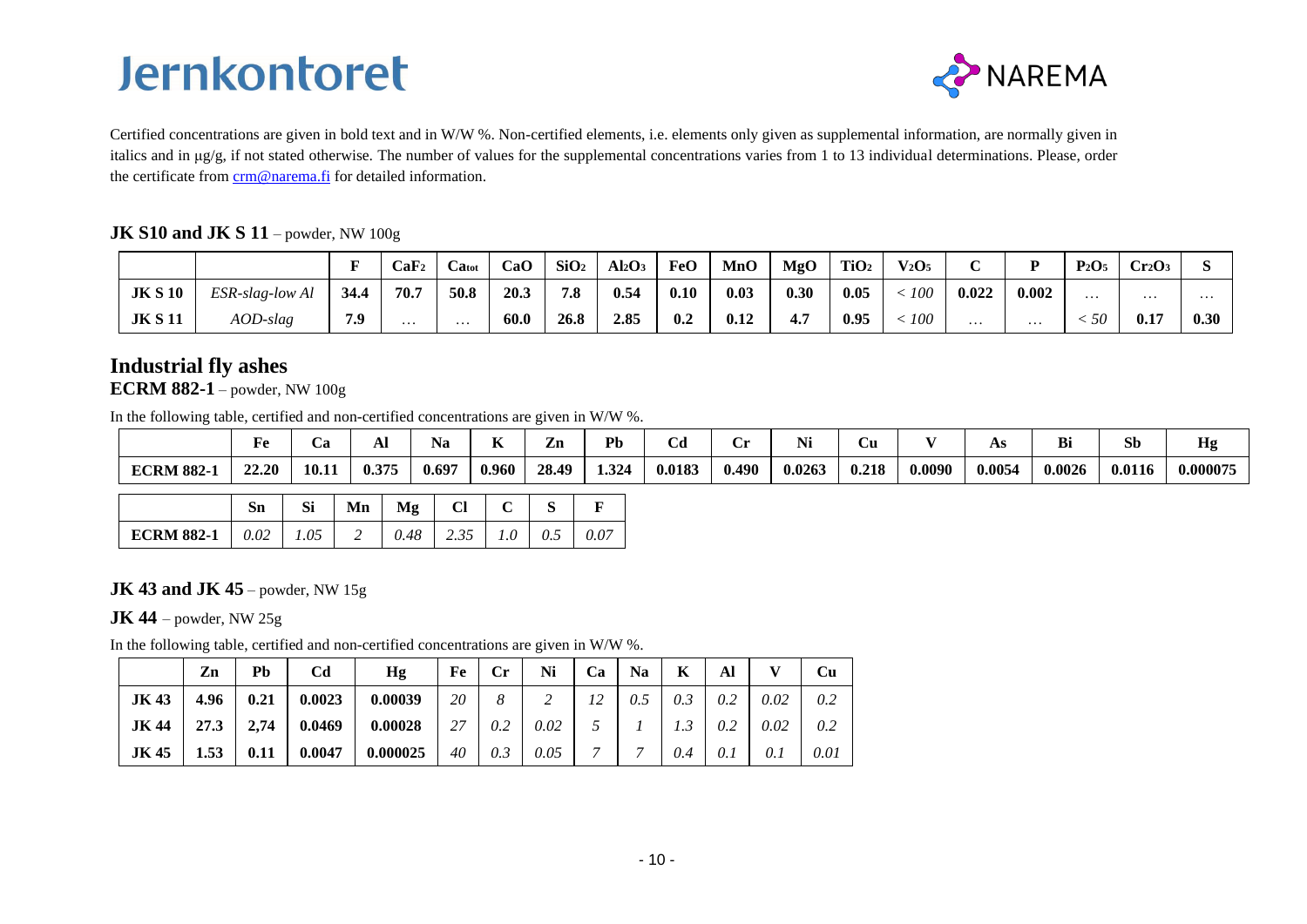

Certified concentrations are given in bold text and in W/W %. Non-certified elements, i.e. elements only given as supplemental information, are normally given in italics and in μg/g, if not stated otherwise. The number of values for the supplemental concentrations varies from 1 to 13 individual determinations. Please, order the certificate from [crm@narema.fi](mailto:crm@swerim.se) for detailed information.

### **Iron ores**

**ECRM 688-1** (magnetite) – powder, NW 100g

|                   | ${\bf F}$ $\bf{e}$<br>xv | JІ    | ه.          | M2.   | Al    | <b>CONT</b> | Mn     |       | Ni     | $ -$<br>Na | $-$<br> | U0     | ેu     |       | Pb      | -<br>Zn |
|-------------------|--------------------------|-------|-------------|-------|-------|-------------|--------|-------|--------|------------|---------|--------|--------|-------|---------|---------|
| <b>ECRM 688-1</b> | 61.38                    | 3.383 | <b>.449</b> | 1.061 | 0.679 | 0.408       | 0.0457 | 0.337 | 0.0136 | 0.333      | 0.180   | 0.0096 | 0.0023 | 0.135 | 0.00025 | 0.0015  |

|                  | As | n.<br>D | Be |     | ◡ェ | Ga  | GQ        | Hf | Hg                          | $\sim$<br>H <sub>0</sub>         | La | Lu- | <b>Nb</b> | Nd | $\mathbf{p}_{\mathbf{r}}$<br>- - | Rb |     | <b>Sb</b>    | <b>Sc</b> | $\sim$<br>- Se | $\sim$<br>Sm | Sn  | <b>Sr</b> |
|------------------|----|---------|----|-----|----|-----|-----------|----|-----------------------------|----------------------------------|----|-----|-----------|----|----------------------------------|----|-----|--------------|-----------|----------------|--------------|-----|-----------|
| <b>ECRM 688-</b> |    |         |    | - - | .  | ≺ี่ | $\ddotsc$ |    | $\mathsf{U}$ . $\mathsf{U}$ | $\mathsf{U}\boldsymbol{\cdot}$ . | 26 |     | 1.0       | 20 |                                  |    | 468 | $\mathbf{U}$ |           | $\theta$ .     | 4.0          | ້∙∙ | 10        |

|            | Ta  | Тb  | Th | Tm  | $\mathbf{I}$ | Yb |  |
|------------|-----|-----|----|-----|--------------|----|--|
| ECRM 688-1 | 0.1 | 0.6 | 14 | 0.3 |              |    |  |

#### **ECRM 689-1** – powder, NW 100g

|                   | Fe    |      | Ca    | Mg    | Al    | Ti     | Mn     | D          | <b>Na</b> | K     |        | Ni     | Zn     | Co     | Cu     |
|-------------------|-------|------|-------|-------|-------|--------|--------|------------|-----------|-------|--------|--------|--------|--------|--------|
| <b>ECRM 689-1</b> | 57.05 |      | 1.183 | 0.980 | 1.185 | 0.3264 | 0.1196 | 0.0706     | 0.638     | 0.462 | 0.1020 | 0.0195 | 0.0042 | 0.0103 | 0.0068 |
|                   | Si    |      |       | Cr    |       | Sn     | Cl     | <b>GoI</b> |           |       |        |        |        |        |        |
| <b>ECRM 689-1</b> |       | 0.06 | 0.07  | 0.003 | 0.25  | 0.0003 | 0.015  | ر          |           |       |        |        |        |        |        |

**JK 28** – powder, NW 150g

|              | SiO <sub>2</sub> | TiO <sub>2</sub> | $Al_2O_3$ | Fe    | Fe <sub>2</sub> O <sub>3</sub> | FeO  | MnO   | CaO  | MgO  | $P_2O_5$ |       | / 2U5 | ال    | Na <sub>2</sub> O | $K_2O$ |       |
|--------------|------------------|------------------|-----------|-------|--------------------------------|------|-------|------|------|----------|-------|-------|-------|-------------------|--------|-------|
| <b>JK 28</b> | 4.20             | 0.20             | 0.60      | 65.86 | -01<br><b>1.46</b>             | 2.42 | 0.059 | 0.30 | 0.30 | 0.102    | 0.004 | 0.21  | 0.002 | 0.11              | 0.12   | 0.045 |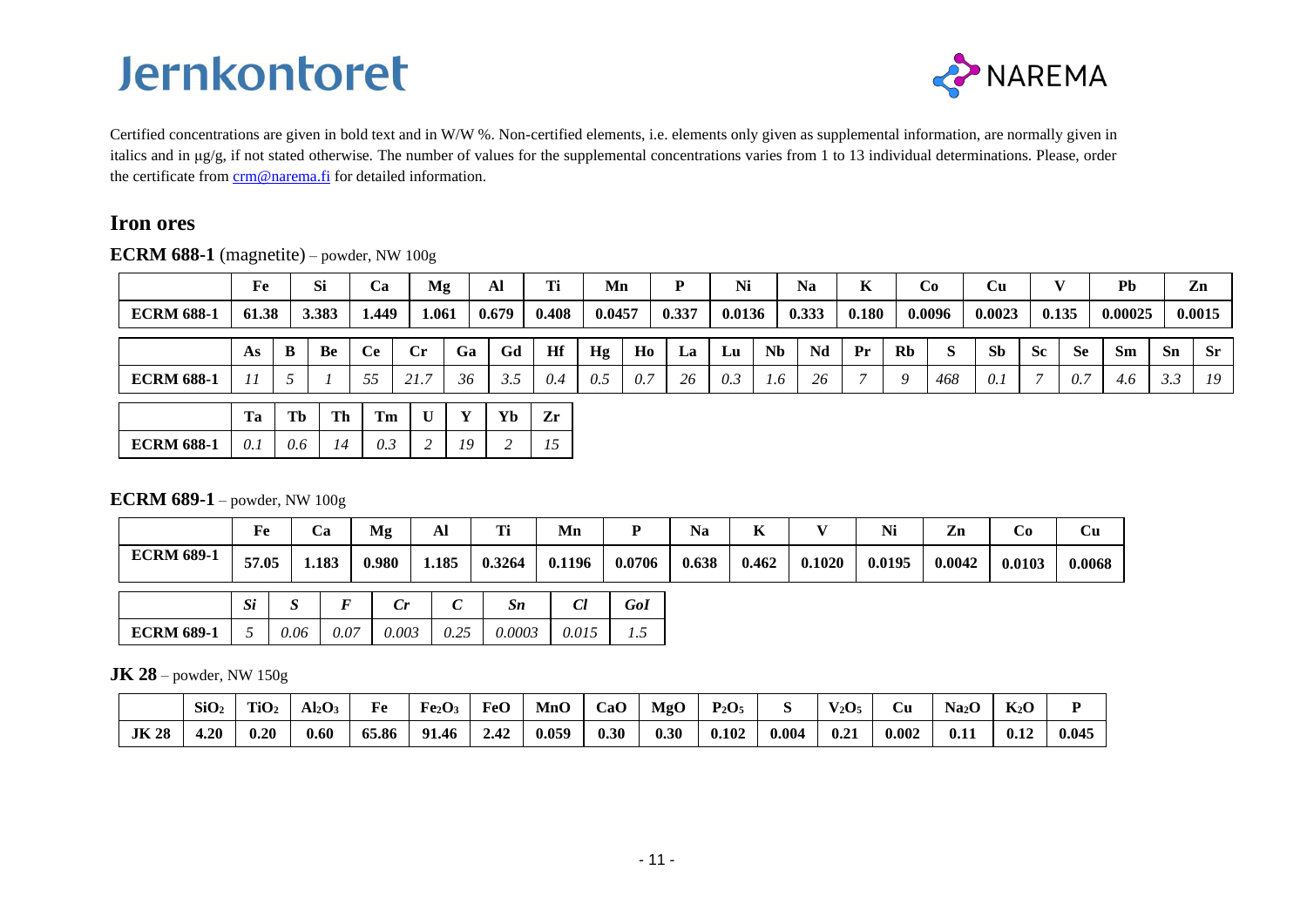

Certified concentrations are given in bold text and in W/W %. Non-certified elements, i.e. elements only given as supplemental information, are normally given in italics and in μg/g, if not stated otherwise. The number of values for the supplemental concentrations varies from 1 to 13 individual determinations. Please, order the certificate from [crm@narema.fi](mailto:crm@swerim.se) for detailed information.

### **Iron ores**

|               | Fe    | SiO <sub>2</sub> | CaO   |              | MgO                  | $Al_2O_3$ | TiO <sub>2</sub> |           | MnO       | P      | S      |            | Na <sub>2</sub> O | $K_2O$ | $V_2O_5$       |           | $C_{r}$                |            | Ni     | Zn        |     | Co     | Cu     |
|---------------|-------|------------------|-------|--------------|----------------------|-----------|------------------|-----------|-----------|--------|--------|------------|-------------------|--------|----------------|-----------|------------------------|------------|--------|-----------|-----|--------|--------|
| <b>JK 29A</b> | 71.36 | 0.33             | 0.082 |              | 0.223                | 0.232     | 0.292            |           | 0.0632    | 0.0059 | 0.0059 |            | 0.015             | 0.0087 | 0.266          |           | 0.0057                 |            | 0.0167 | 0.0016    |     | 0.0106 | 0.0007 |
| <b>JK42A</b>  | 70.66 | 0.800            | 0.199 |              | 0.382                | 0.278     | 0.385            |           | 0.0506    | 0.0247 | 0.0082 |            | 0.043             | 0.0157 | 0.251          |           | 0.0010                 |            | 0.0129 | 0.0015    |     | 0.0105 | 0.0007 |
|               | F     | Pb               | As    | Sn           | <b>Cl</b>            | Ba        | Gol              | Zr        | Ag        | Au     |        | B<br>Be    |                   | Bi     | C <sub>d</sub> | <b>Ce</b> | $\mathbf{C}\mathbf{s}$ |            | Ga     | <b>Ge</b> | Hf  | Hg     |        |
| <b>JK 29A</b> | 40    | <10              | $<$ 3 | <sup>1</sup> | 30                   |           | 3.2%             |           | < 0.1     | < 0.1  |        | 0.4<br>0.1 |                   | < 0.1  | < 0.1          | 0.7       | < 0.1                  |            | 41     | 0.7       | 0.1 | < 0.1  | < 0.1  |
| <b>JK42A</b>  | 117   | <10              | $<$ 3 |              | 100                  |           | 3.3%             |           | < 0.1     | < 0.1  |        | 0.2        |                   | < 0.1  | < 0.1          | Q         | < 0.1                  |            | 37     | 0.8       | 0.1 | < 0.1  | < 0.1  |
|               | Ir    | La               | Li    | Mo           | <b>N<sub>b</sub></b> | Rb        | <b>Sb</b>        | <b>Sc</b> | <b>Se</b> | Ta     | Th     | Tl         |                   | W      | Y              |           | Re                     | $\Omega$ s |        |           |     |        |        |
| <b>JK 29A</b> | < 0.1 |                  | 1.4   | 0.8          | 0.3                  | 0.3       | < 0.1            | 1.3       | < 0.2     | 0.1    | 6      | < 0.1      | 1.1               | 0.2    | 1.0            |           | < 0.1                  | < 0.1      |        |           |     |        |        |
| <b>JK42A</b>  | < 0.1 |                  |       | 0.3          | 0.8                  | 0.6       | < 0.1            |           | < 0.2     | 0.1    |        | < 0.1      |                   | 0.1    |                |           | < 0.1                  | < 0.1      |        |           |     |        |        |

**JK 29A and JK 42A** (magnetite) – powder, NW 100g

### **Iron powder**

**JK 47A**– powder, NW 35g

In the following table, certified and non-certified concentrations are given in W/W %.

| <b>JK 47A</b> | 0.69 | $0.0062$ | 0.370 | 0.0090 |
|---------------|------|----------|-------|--------|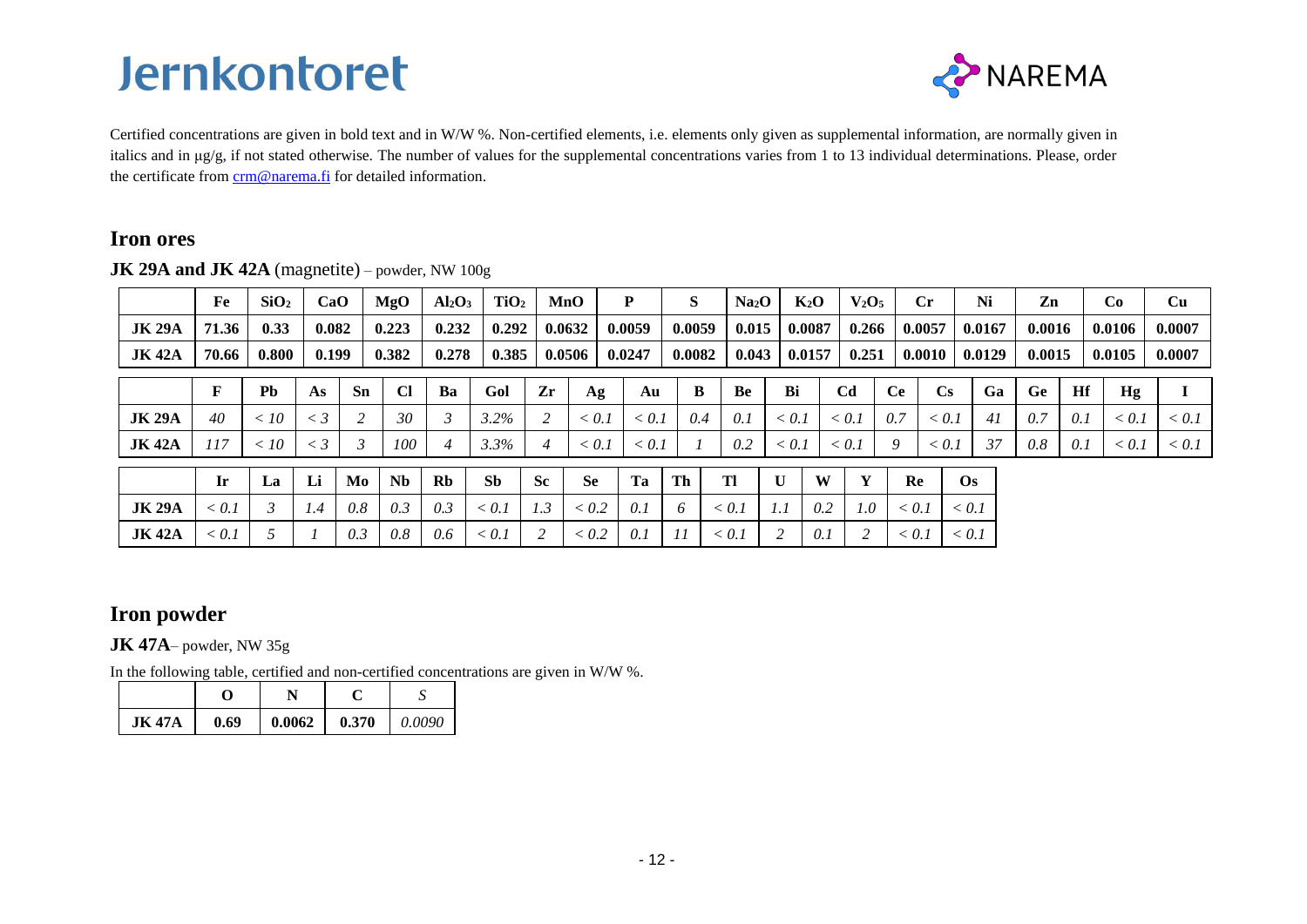

Certified concentrations are given in bold text and in W/W %. Non-certified elements, i.e. elements only given as supplemental information, are normally given in italics and in  $\mu g/g$ , if not stated otherwise. The number of values for the supplemental concentrations varies from 1 to 13 individual determinations. Please, order the certificate from [crm@narema.fi](mailto:crm@swerim.se) for detailed information.

## **4. STEEL WITH SPECIAL ELEMENT SPECIFICATION**

### **High alloyed steel**

**JK 25** (cerium) – chips, NW 150g

|             | Cе    | ◡ェ        | La    | Mn | Mo  | Nd    | Ni   | Pr    |
|-------------|-------|-----------|-------|----|-----|-------|------|-------|
| <b>JK25</b> | 0.096 | ل د سا سا | 0.015 | .  | 0.1 | 0.015 | 11.9 | 0.006 |

**JK 36** (carbon, sulphur and nitrogen) – chips, NW 150g

| JK 36 | $0.0125$ 0.0126 0.0337 |  |
|-------|------------------------|--|

#### **JK 31, JK 32 and JK 34** (oxygen) – rods**,** 10 x 400-500mm

In the following table, certified and non-certified concentrations are given in W/W %.

|              | О      | $\mathbf C$ | Si   | Mn   | $C_{r}$   | Ni       | Alsol | Altot |
|--------------|--------|-------------|------|------|-----------|----------|-------|-------|
| <b>JK 31</b> | 0.0015 | 1.03        | 0.32 | 0.36 | $\ddotsc$ | $\cdots$ | 0.020 | 0.021 |
| JK 32        | 0.0028 | 1.02        | 0.32 | 0.30 | 1.38      | $\cdots$ | 0.008 | 0.011 |
| <b>JK34</b>  | 0.0068 | 0.13        | 0.31 | 1.40 | $\cdots$  | $\cdots$ | 0.047 | 0.051 |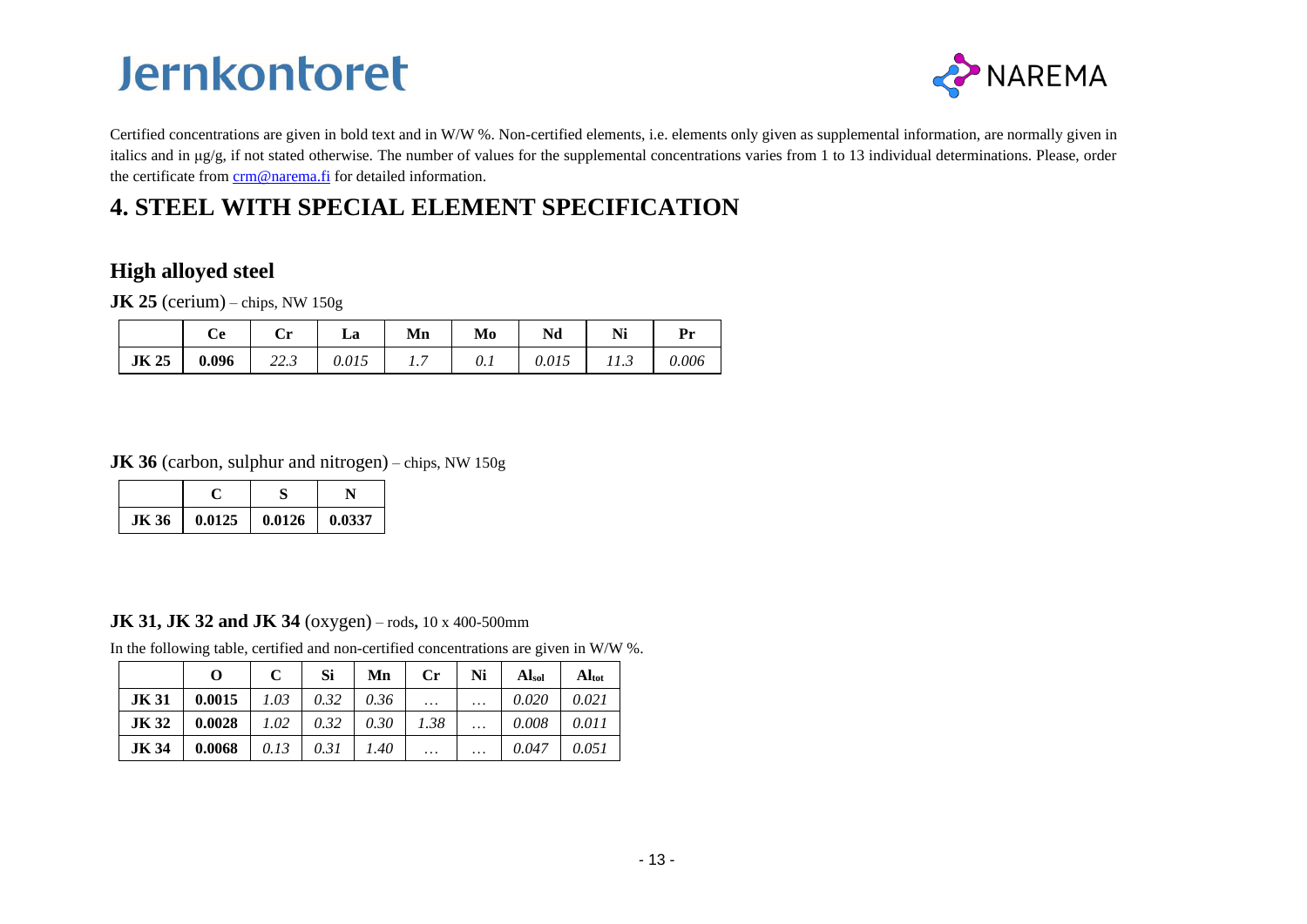

Certified concentrations are given in bold text and in W/W %. Non-certified elements, i.e. elements only given as supplemental information, are normally given in italics and in μg/g, if not stated otherwise. The number of values for the supplemental concentrations varies from 1 to 13 individual determinations. Please, order the certificate from [crm@narema.fi](mailto:crm@swerim.se) for detailed information.

## **5. FERRO ALLOYS**

### **Ferrosilicon**

**JK 39** – powder, NW 50g

|                                                                           |          | <b>Si</b> | Mn | $\mathbf{P}$<br>Fe          | <b>Ti</b> |    | $Cu$ Altot | Ca |
|---------------------------------------------------------------------------|----------|-----------|----|-----------------------------|-----------|----|------------|----|
| JK 39   0.105   75.9   0.165   0.018   21.6   0.116   0.013   1.45   0.24 |          |           |    |                             |           |    |            |    |
|                                                                           | $\bf{B}$ | Mg Cr Ni  |    | $\overline{\phantom{a}}$ Co |           | As | Zn         |    |

### **6. FLOURSPARS**

**JK D** – powder, NW  $100g$ 

In the following table, certified and non-certified concentrations are given in W/W %.

**JK 39** *700 100 100 80 20 70 30 10*

|                                            | $CaF_2$   SiO <sub>2</sub> |  |      | $Al_2O_3$   Fe <sub>2</sub> O <sub>3</sub> | Pb           |
|--------------------------------------------|----------------------------|--|------|--------------------------------------------|--------------|
| JK D   47.24   97.07   1.5   0.035   0.004 |                            |  | 0.04 | $\vert$ 0.20                               | $<\!\!0.001$ |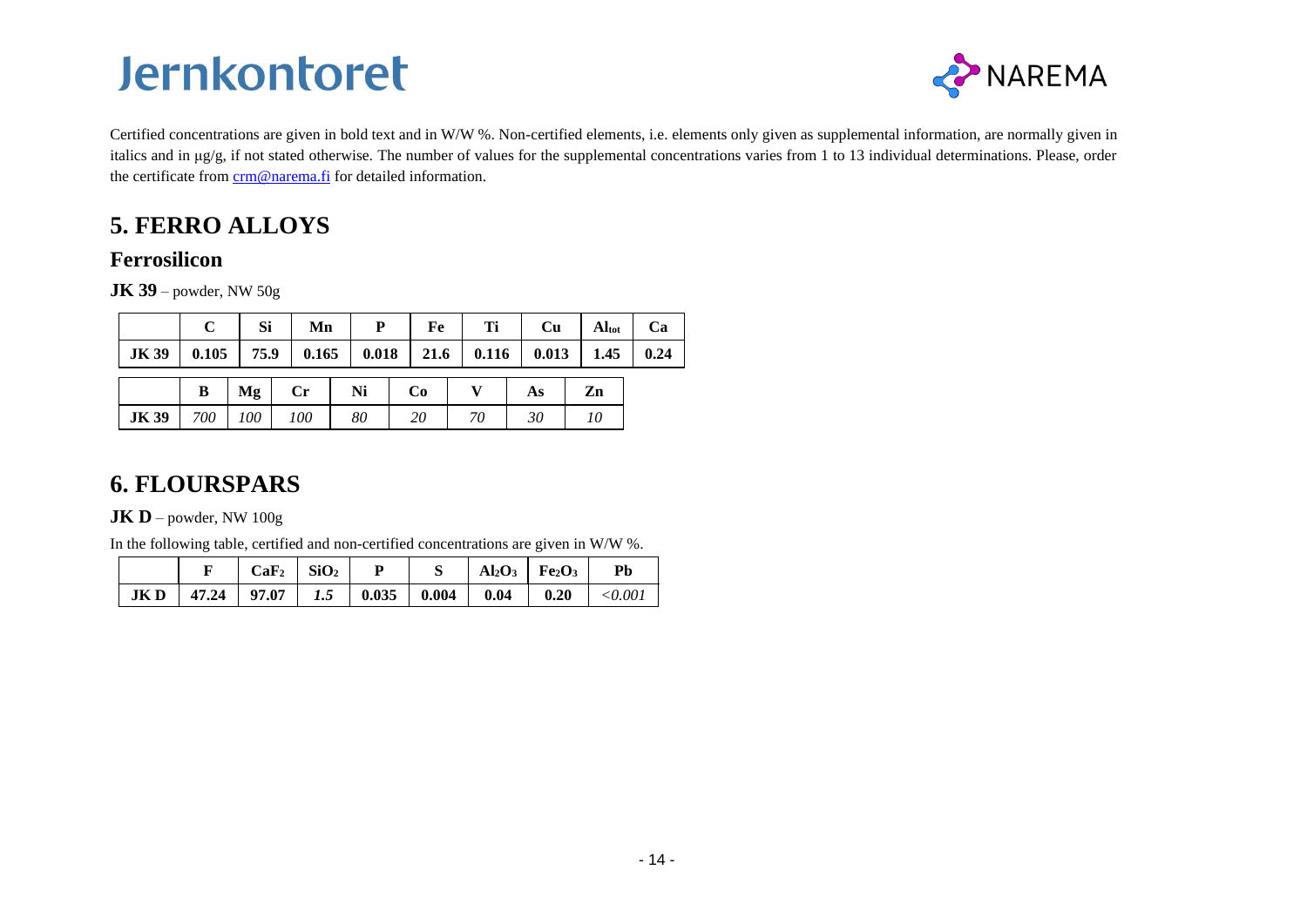

Certified concentrations are given in bold text and in W/W %. Non-certified elements, i.e. elements only given as supplemental information, are normally given in italics and in  $\mu g/g$ , if not stated otherwise. The number of values for the supplemental concentrations varies from 1 to 13 individual determinations. Please, order the certificate from [crm@narema.fi](mailto:crm@swerim.se) for detailed information.

## **7. SETTING UP STANDARDS**

#### **Ceramics**

**CE 650A** (high oxygen) – disc, 25d x 8mm

In the following table are the concentrations given in W/W %.

|            | 0  | Al | $\mathbf{C}_{\text{tot}}$ | ጥ፡             | Fe   | W   |
|------------|----|----|---------------------------|----------------|------|-----|
| CЕ<br>650A | 30 | 34 | υ                         | $\sim$ 1<br>41 | 4. I | 0.8 |

#### **Steel plate with a layer of electroless nickel (NiP alloy) JK SUS NiP-1**

This setting up standard is intended for calibration of depth profile measurements mainly by GD-OES. The layer has been applied on both sides of the steel plate. In the following table are the concentrations given in W/W %.

|                                                       | ખ |         |
|-------------------------------------------------------|---|---------|
| <b>JK SUS NiP-1</b>   $5.8 \pm 0.2$   $0.26 \pm 0.02$ |   | balance |

The layer thickness is given in  $\mu$ m

|                     | Layer<br>thickness |
|---------------------|--------------------|
| <b>JK SUS NiP-1</b> | $8.7 \pm 0.5$      |

#### **Zinc discs**

**JK SUS Zn-1, JK SUS Zn-2, JK SUS Zn-5** (zinc discs with impurities) - disc 40x40 mm, height 10mm

|             | Ag     | Al   | Bi  | Cd | $\mathbf{C}$ r | Cu       | Fe  | Ga  | In       | Mn | Ni | Pb                       | <b>Sb</b>  | <b>Sn</b> | Tl |
|-------------|--------|------|-----|----|----------------|----------|-----|-----|----------|----|----|--------------------------|------------|-----------|----|
| JK SUS Zn-1 | ⌒<br>∠ | 2024 | 0.2 | 14 | 55<br>ر ر      | 14       | 273 | 0.4 | $\cdots$ |    | 43 | 21                       | $\theta$ . | 0.3       |    |
| JK SUS Zn-2 | ◠<br>∸ | 1394 | 56  | 75 | 63             | 19       | 314 | 0.4 | $\cdots$ |    | 43 | $\overline{\phantom{a}}$ | 34         | 61        |    |
| JK SUS Zn-5 | ∼      | 1992 | 136 | 63 | 81             | 15<br>⊥୰ | 318 | 19  | 29       |    | 47 | 108                      | 24         | 99        |    |

In the following table are the concentrations given in  $\mu\sigma/\sigma$ .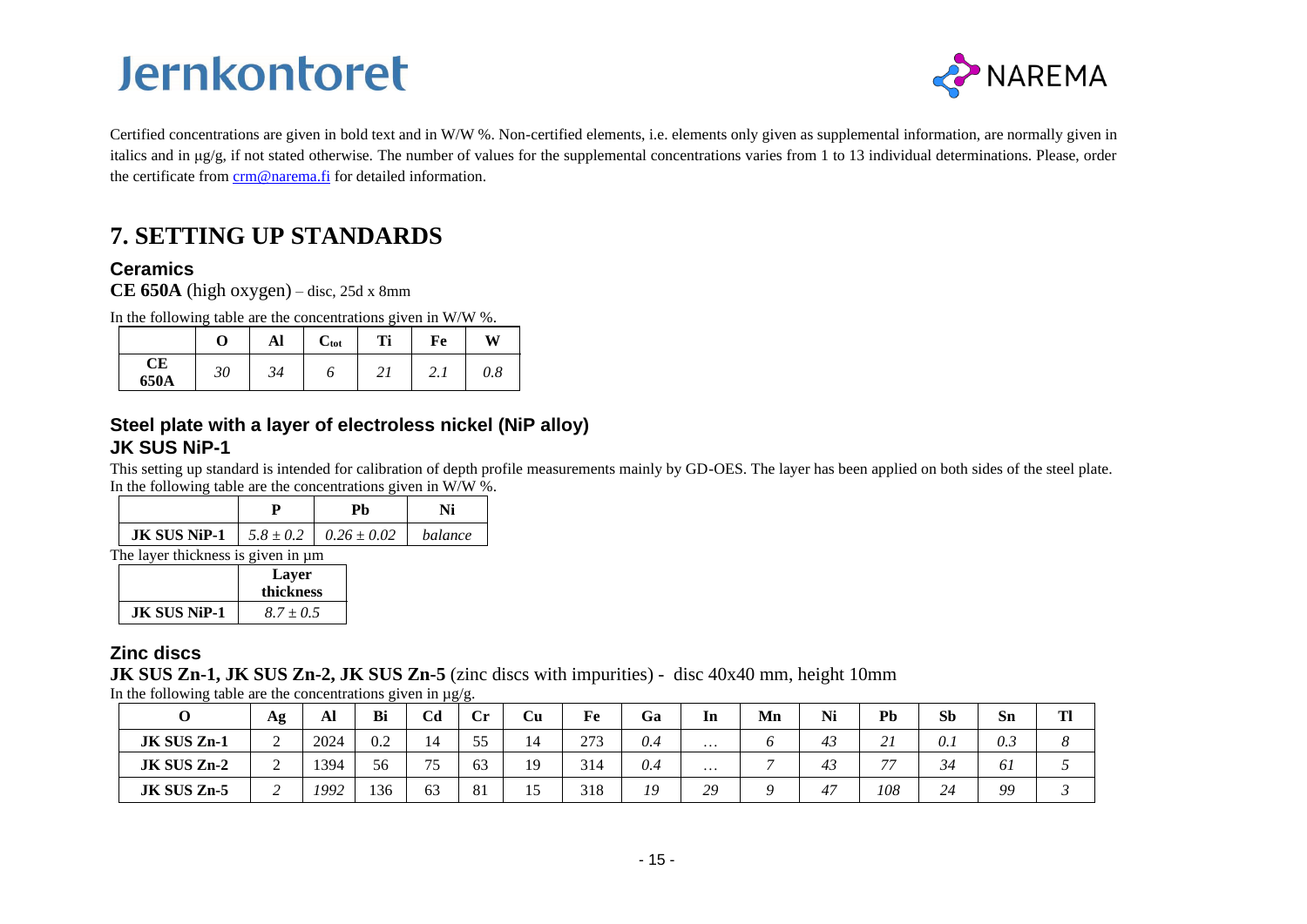

## **8. OUTSIDE-SOURCE REFERENCE MATERIALS**

Listed below outside-source reference materials can be order from Swerim. Delivery time can be longer than inside source CRM´s. Certified concentrations are given in bold text and in W/W %. Non-certified elements, i.e. elements only given as supplemental information, are given in italics.

### **BUNDESANSTALT FÜR MATERIALFORSCHUNG UND -PRÜFUNG (BAM), Germany**

#### **Unalloyed Steel**

|                   | C      | <b>Si</b> | Mn       | D        | S       | $\mathbf{C}$ r | Ni       | $AI$ (Total) | As       | <b>Cu</b> | N       | Sn       |
|-------------------|--------|-----------|----------|----------|---------|----------------|----------|--------------|----------|-----------|---------|----------|
| <b>EZRM 030-4</b> | 0.456  | 0.318     | 0.603    | 0.018    | 0.021   | 0.117          | 0.042    | 0.042        | 0.012    | 0.061     | 0.0051  | 0.0055   |
| <b>EZRM 036-1</b> | 0.858  | 0.194     | 0.327    | 0.0074   | 0.0095  | 0.091          | 0.058    | 0.015        | 0.023    | 0.065     | 0.0100  | 0.006    |
| <b>EZRM 077-3</b> | 0.1650 | $\cdots$  | $\cdots$ | $\cdots$ | 0.0162  | $\cdots$       | $\cdots$ | $\cdots$     | $\cdots$ | $\cdots$  | 0.00860 | $\cdots$ |
| <b>EZRM 079-2</b> | 0.596  | 0.247     | 0.743    | 0.0234   | 0.192   | 0.0382         | 0.022    | 0.021        | 0.004    | 0.046     | 0.0074  | 0.0037   |
| <b>EZRM 083-2</b> | 0.0315 | 0.00747   | 0.2160   | 0.0106   | 0.00561 | 0.0219         | 0.0116   | 0.0784       | 0.00177  | 0.0127    | 0.00157 | 0.00439  |

**High Purity Iron (**Certified concentrations are given in bold text and in μg/g. Non-certified elements, i.e. elements only given as supplemental information, are given in italics)

|                                                             |  |  | $C$   Si   Mn   P   S   Cr   Mo   N |  |
|-------------------------------------------------------------|--|--|-------------------------------------|--|
| ECRM 098-1   5.1   0.8   4.8   0.6   3.1   57.1   8.5   2.4 |  |  |                                     |  |

#### **Low Alloyed Steel**

|                   |        | Si    | Mn    |        |         | Сr    | Mo       | Ni     | $AI$ (Total) | As       | В        | Cu     |        |          | Ca       |
|-------------------|--------|-------|-------|--------|---------|-------|----------|--------|--------------|----------|----------|--------|--------|----------|----------|
| <b>EZRM 180-1</b> | 0.197  | 0.362 | .286  | 0.0174 | 0.0249  | .250  | $\cdots$ | 0.096  | $\cdots$     | 0.030    | $\cdots$ | 0.115  | 0.0068 | $\cdots$ | $\cdots$ |
| <b>EZRM 182-1</b> | 0.790  | 0.368 | 0.389 | 0.0076 | 0.011   | 0.591 | .        | 0.152  | 0.020        | $\cdots$ | $\cdots$ | 0.141  | 0.0102 | 0.177    | $\cdots$ |
| <b>EZRM 194-1</b> | 0.1532 | 0.431 | .188  | 0.0097 | 0.00059 | 0.733 | 0.2857   | 0.3417 | 0.0837       | 0.0042   | 0.0020   | 0.0751 | 0.0115 | 0.0243   | 0.0026   |

|                   | Ph     | Sh              | Zn |
|-------------------|--------|-----------------|----|
| <b>EZRM 182-1</b> | 0.0039 | $0.0042$ 0.0015 |    |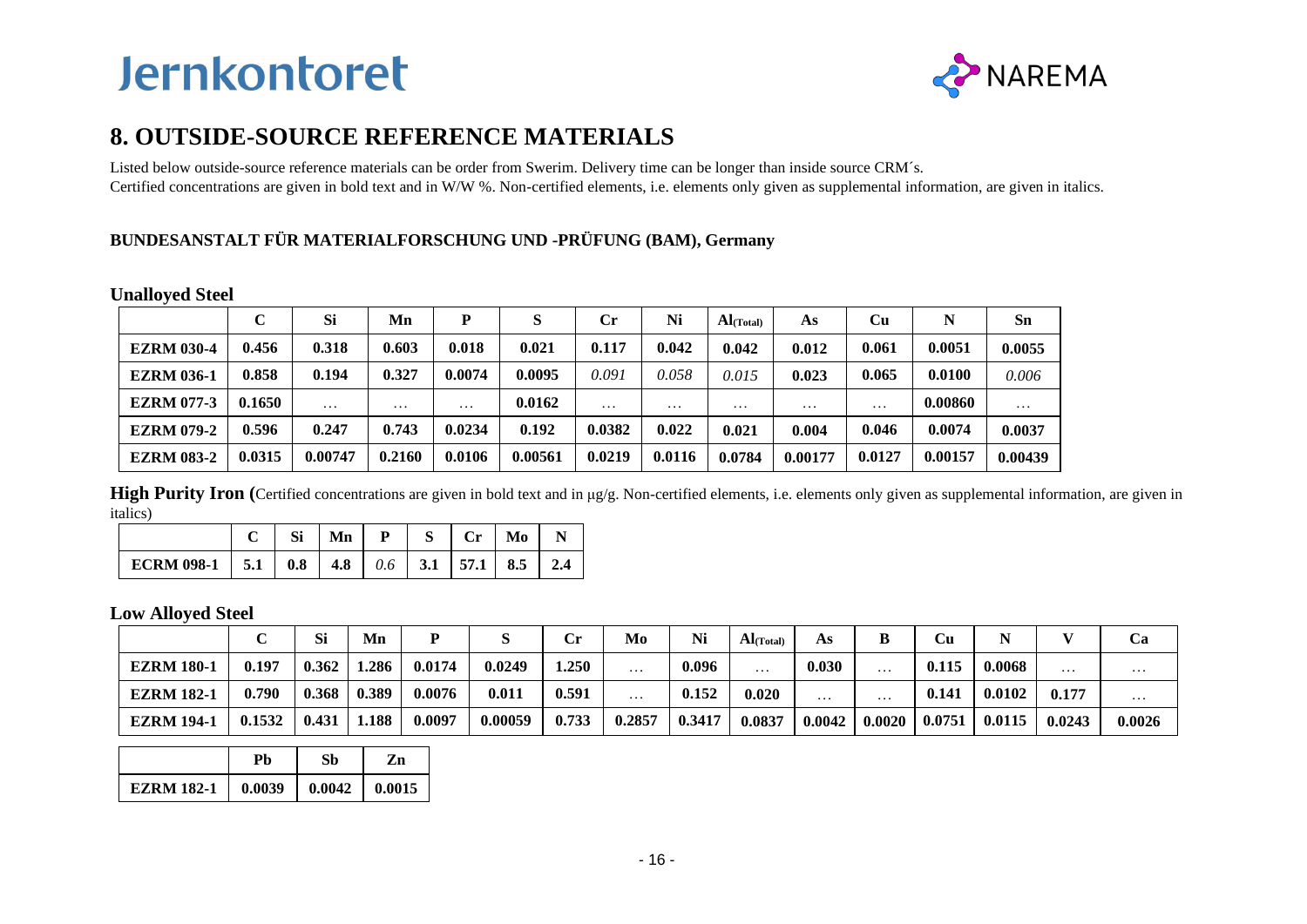

### **High Alloyed Steel**

|                   |        | Si    | Mn      |        |        | Cr.    | Mo    | Ni    | $AI$ (Total) | As       | В        | Co     | Cu       |          | Sn       | Ti       |
|-------------------|--------|-------|---------|--------|--------|--------|-------|-------|--------------|----------|----------|--------|----------|----------|----------|----------|
| <b>EZRM 226-1</b> | 0.416  | 0.514 | 0.434   | 0.0207 | 0.0094 | 13.67  | 0.024 | 0.139 | $\cdots$     | 0.026    | $\cdots$ | 0.025  | $\cdots$ | 0.0362   | $\cdots$ | $\cdots$ |
| <b>EZRM 284-2</b> | 0.0201 | 0.537 | . . 745 | 0.0258 | 0.0237 | 16.811 | 2.111 | 10.72 | 0.0027       | 0.0063   | 0.0026   | 0.0525 | 0.1831   | 0.0151   | 0.0047   | 0.191    |
| <b>EZRM 288-1</b> | 2.08   | 0.260 | 0.292   | 0.024  | 0.0012 | 12.00  | 0.103 | 0.298 | 0.012        | 0.006    | $\cdots$ | 0.018  | 0.060    | 0.0151   | 0.0043   | 0.020    |
| <b>EZRM 289-1</b> | 0.0489 | 0.531 | 016     | 0.0114 | 0.0027 | 14.63  | 1.102 | 24.68 | 0.199        | $\cdots$ | 0.0044   | 0.065  | $\cdots$ | $\cdots$ | 0.111    | 2.01     |
| <b>EZRM 297-1</b> | 0.0223 | 0.344 | 0.897   | 0.0135 | 0.0101 | 18.37  | 0.290 | 12.33 | 0.0195       | 0.0040   | 1.146    | 0.0413 | 0.204    | 0.0152   | $\cdots$ | 0.0072   |

|                   | v      | O        | Nb       | W        | Sb       | Sb       | Ta       |
|-------------------|--------|----------|----------|----------|----------|----------|----------|
| <b>EZRM 226-1</b> | 0.022  | $\cdots$ | $\cdots$ | $\cdots$ | $\cdots$ | $\cdots$ | $\cdots$ |
| <b>EZRM 284-2</b> | 0.0425 | 0.0099   | 0.003    | 0.02     | 0.0005   |          | 0.001    |
| <b>EZRM 288-1</b> | 0.055  | $\cdots$ | .        | 0.68     | .        | 0.0014   | $\cdots$ |
| <b>EZRM 289-1</b> | 0.260  | $\cdots$ | $\cdots$ | $\cdots$ | $\cdots$ | $\cdots$ | $\cdots$ |
| <b>EZRM 297-1</b> | 0.0535 | $\cdots$ | $\cdots$ | $\cdots$ | $\cdots$ | $\cdots$ | $\cdots$ |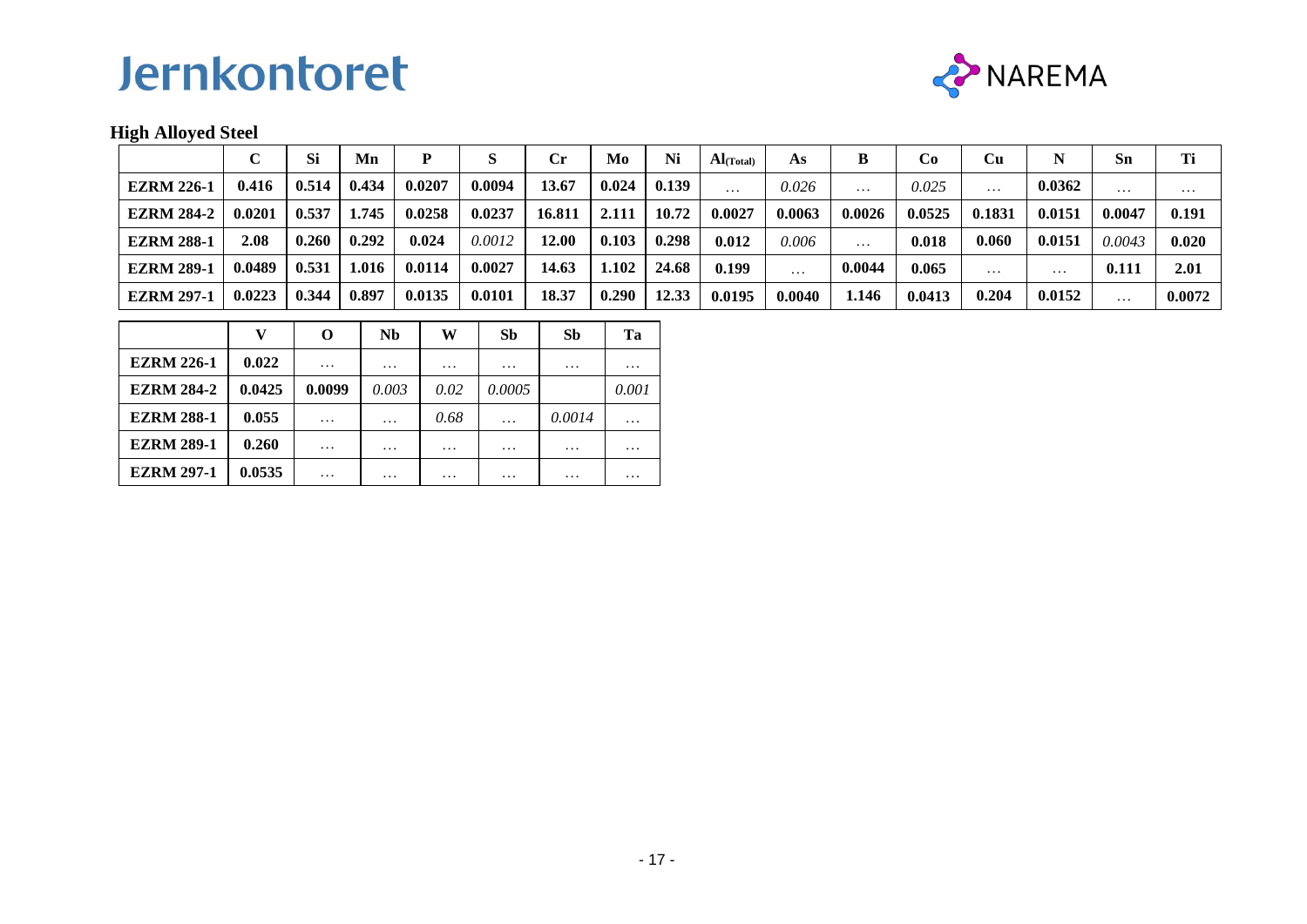

Certified concentrations are given in bold text and in W/W %. Non-certified elements, i.e. elements only given as supplemental information, are given in italics.

#### **BUREAU OF ANALYSED SAMPLES Ltd. (BAS), UK**

#### **Unalloyed Steel**

|                   | $\sim$<br>◡ | <b>Si</b> | Mn       | P        | S        | $_{\rm Cr}$ | Mo       | Ni       | Co                | Cи       | N        | <b>N<sub>b</sub></b> |          | <b>Ph</b>      | Al       | Al<br>(acid sol) |
|-------------------|-------------|-----------|----------|----------|----------|-------------|----------|----------|-------------------|----------|----------|----------------------|----------|----------------|----------|------------------|
| <b>ECRM 055-2</b> | 0.5199      | 0.3094    | 0.6866   | 0.0102   | 0.0205   | 0.3217      | 0.0960   | 0.3121   | 0.0257            | 0.2089   | 0.01069  | $\cdots$             | 0.00245  | $<$ 0.001 $\,$ | < 0.01   | $\cdots$         |
| <b>ECRM 056-2</b> | 0.8181      | 0.2006    | 0.5073   | 0.0103   | 0.0093   | 0.0146      | $\cdots$ | 0.0218   | $\cdot\cdot\cdot$ | 0.0129   | $\cdots$ | $\cdots$             | $\cdots$ | $\cdots$       | < 0.001  | 0.00024          |
| <b>ECRM 058-2</b> | 0.424       | 0.1080    | l.186    | 0.0098   | 0.1715   | 0.1211      | 0.0589   | 0.199    | $\cdot\cdot\cdot$ | 0.261    | 0.0107   | $\cdots$             | $\cdots$ | $\cdots$       | $\cdots$ | $\cdots$         |
| <b>ECRM 085-1</b> | 0.067       | 0.008     | 0.977    | 0.062    | 0.336    | $\cdots$    | $\cdots$ | $\cdots$ | 0.019             | 0.291    | $\cdots$ | $\cdots$             | 0.0021   | 0.0010         | $\cdots$ | $\cdots$         |
| <b>ECRM 090-1</b> | 1.054       | 0.281     | 0.226    | 0.0128   | 0.0095   | 0.121       | 0.0089   | 0.053    | $\cdot\cdot\cdot$ | $\cdots$ | 0.0146   | 0.00043              | 0.204    | 0.00239        | .        | $\cdots$         |
| <b>ECRM 091-1</b> | 0.5185      | $\cdots$  | $\cdots$ | $\cdots$ | $\cdots$ | 0.312       | 0.0975   | 0.310    | $\cdot\cdot\cdot$ | $\cdots$ | 0.0111   | $\cdots$             | $\cdots$ | $\cdots$       | $\cdots$ | $\cdots$         |

|                   | Ca       | Ti       | As       | Bi        | C <sub>d</sub> | Ga       | Hg        | <b>Sb</b> | Sn       | <b>Se</b> | Te       | Tl       | Zn                | Zr       | W        |
|-------------------|----------|----------|----------|-----------|----------------|----------|-----------|-----------|----------|-----------|----------|----------|-------------------|----------|----------|
| <b>ECRM 055-2</b> | < 0.005  | 0.00104  | 0.0187   | < 0.0005  | $\cdots$       | $\cdots$ | $\cdots$  | 0.00376   | 0.0162   | $\cdots$  | $\cdots$ | $\cdots$ | 0.00011           | < 0.005  | 0.0166   |
| <b>ECRM 056-2</b> | $\cdots$ | $\cdots$ | $\cdots$ | $\cdots$  | $\cdots$       | .        | $\cdots$  | $\cdots$  | $\cdots$ | $\cdots$  | $\cdots$ | $\cdots$ | $\cdot\cdot\cdot$ | $\cdots$ | $\cdots$ |
| <b>ECRM 058-2</b> | $\cdots$ | $\cdots$ | 0.0095   | $\cdots$  | .              | $\cdots$ | $\cdots$  | $\cdots$  | $\cdots$ | $\cdots$  | $\cdots$ | $\cdots$ | $\cdots$          | $\cdots$ | $\cdots$ |
| <b>ECRM 085-1</b> | $\cdots$ | $\cdots$ | $\cdots$ | $\cdots$  | .              | $\cdots$ | $\cdots$  | 0.0073    | $\cdots$ | .         | $\cdots$ | $\cdots$ | 0.0025            | $\cdots$ | $\cdots$ |
| <b>ECRM 090-1</b> |          | $\cdots$ | $\cdots$ | < 0.00002 | < 0.00002      | 0.00228  | < 0.00001 | 0.0046    | $\cdots$ | < 0.0002  | < 0.0002 | < 0.0001 | 0.00209           | $\cdots$ | $\cdots$ |

#### **Low Alloy Steel**

|                         | r<br>◡ | <b>Si</b> | Mn     | D      | S       | $C_{r}$ | Mo                | Ni     | Co       | Cu       |          |       | Pb       | Al       | B        | Ca       | Ti       | <b>Sn</b> | Zn       |
|-------------------------|--------|-----------|--------|--------|---------|---------|-------------------|--------|----------|----------|----------|-------|----------|----------|----------|----------|----------|-----------|----------|
| <b>BCS-CRM</b><br>115   | 0.6224 | 0.2078    | 0.682  | 0.0123 | 0.00093 | 0.0198  | 0.003             | 0.0196 | 0.006    | 0.009    | 0.0067   | 0.00i | 0.0002   | 0.0527   | < 0.0001 | 0.0058   | 0.0027   | $\cdots$  | $\cdots$ |
| <b>BCS-CRM</b><br>116   | 0.617  | 0.201     | 0.6756 | 0.0092 | 0.00176 | 0.0414  | $\cdot\cdot\cdot$ | 0.0155 | $\cdots$ | $\cdots$ | 0.0069   | .     | 0.00012  | 0.0587   | $\cdots$ | 0.0036   | 0.00171  | $\cdots$  | $\cdots$ |
| <b>ECRM 195-1</b>       | 0.756  | 0.466     | 0.571  | 0.0160 | 0.0121  | 1.568   | 0.768             | 0.327  | $\cdots$ | 0.0355   | 0.0100   | 0.312 | 0.0010   | $\cdots$ | $\cdots$ | 0.0017   | $\cdots$ | $\cdots$  | 0.0046   |
| <b>BCS-CRM</b><br>405   | 0.058  | 1.38      | 1.28   | 0.017  | 0.060   | 0.21    | 0.17              | 0.12   | $\cdots$ | 0.015    | $\cdots$ | 0.32  | $\cdots$ | $\cdots$ | $\cdots$ | $\cdots$ | $\cdots$ | $\cdots$  | $\cdots$ |
| <b>BCS-CRM</b><br>405/2 | 0.044  | 0.947     | 0.903  | 0.0095 | 0.058   | 0.206   | 0.025             | 0.102  | $\cdots$ | 0.022    | $\cdots$ | 0.411 | $\cdots$ | 0.330    | $\cdots$ |          | $\cdots$ | 0.002     | 0.002    |
| <b>BCS-CRM</b><br>407/2 | 0.490  | 0.66      | 0.195  | 0.038  | 0.0105  | 3.03    | 0.83              | 0.527  | 0.0068   | 0.397    | $\cdots$ | 0.19  | $\cdots$ | 0.040    | $\cdots$ |          |          | $\cdots$  | $\cdots$ |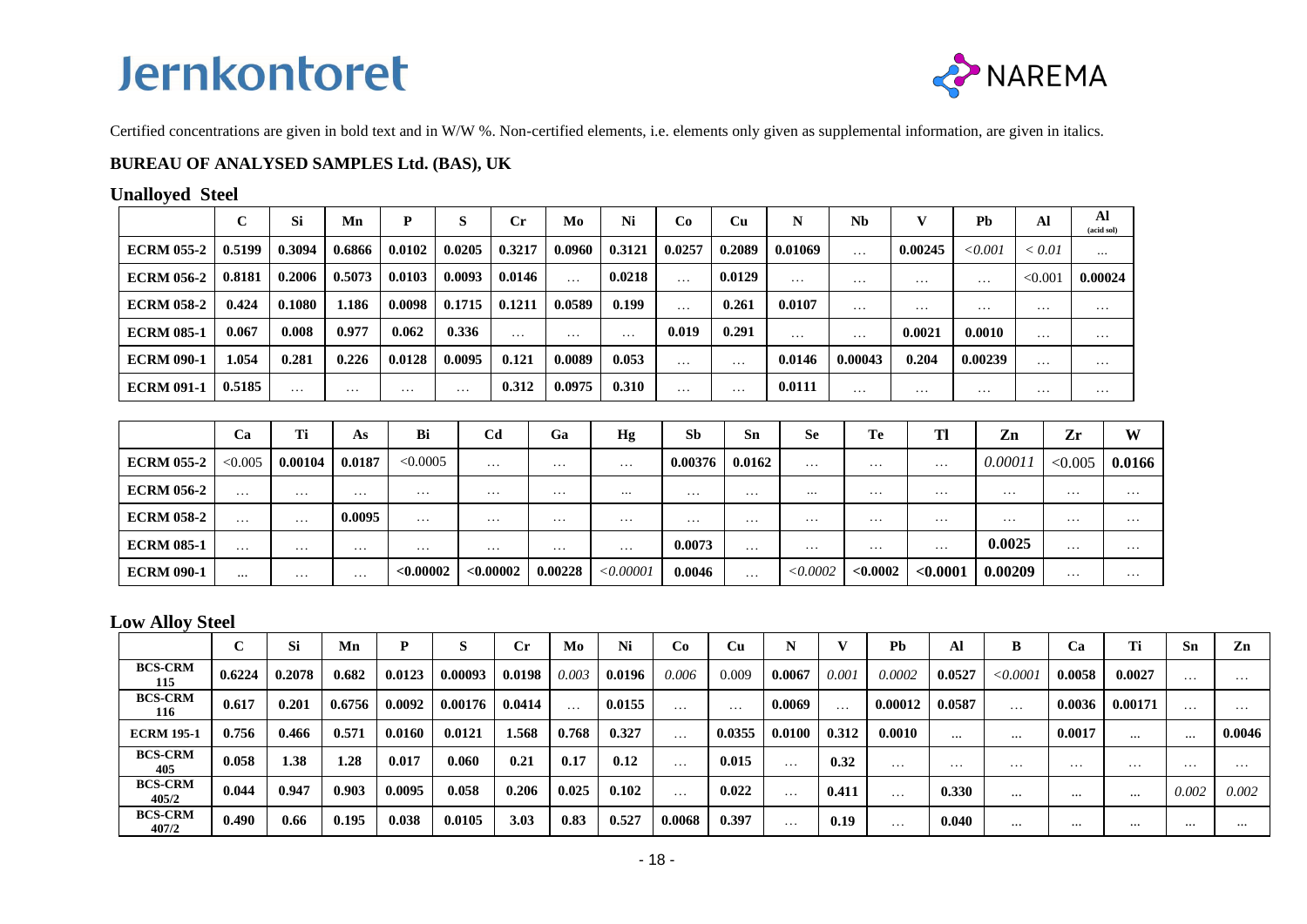

#### **Cast Iron**

|                                                                              | <b>Si</b> | Mn | P | $\mathbf{C}$ r | Mo       | Ni    | Cu    |
|------------------------------------------------------------------------------|-----------|----|---|----------------|----------|-------|-------|
| ECRM 451-2   2.059   2.092   1.079   0.0593   0.0315   1.097                 |           |    |   |                | $\cdots$ | 14.01 | 6.26  |
| ECRM 482-2   2.599   1.815   0.728   0.0974   0.0491   0.675   0.454   2.284 |           |    |   |                |          |       | 1.231 |

**High Purity Iron (**Certified concentrations are given in bold text and in μg/g. Non-certified elements, i.e. elements only given as supplemental information, are given in italics)

|                   |          | C.<br>וכ | Mn  | D    |     | Cr  | Mo                      | Ni  | Al       | As       | B             | Ca         | Co  | Cu   | $\bullet$ | Sn       | $\mathbf{r}$ | W        | <b>Sb</b> | Ta       | Zn         |
|-------------------|----------|----------|-----|------|-----|-----|-------------------------|-----|----------|----------|---------------|------------|-----|------|-----------|----------|--------------|----------|-----------|----------|------------|
| <b>ECRM 088-2</b> |          | 52       | 89  | 48   | 70  | 244 | $\cap$ $\subset$<br>ر ر | 275 |          | $\cdots$ | $\cdots$      | 72<br>تھ ہ | -61 | 163  | 10        | $\cdots$ | 20<br>4.7    | $\cdots$ | $\cdots$  | $\cdots$ | $\cdots$   |
| <b>ECRM 097-2</b> | $\cdots$ | 28.5     | 120 | 53.8 | 4.3 | 213 | 37.0                    | 241 | $\cdots$ | 28.1     | $\sim$<br>1.Z | $\cdots$   | 139 | 79.3 | 29.4      | 4.3      | 1.1          | 38.6     | ∸∙        | 1.J      | <b>I.T</b> |

#### **High Alloyed Steel**

|                   |        | ы     | Mn    | D      |        | $\mathcal{L}_{\mathbf{m}}$<br>u | Mo     | Ni    | Al       | As       |          | Co       | Cu     |        | Nb       | Pb       |
|-------------------|--------|-------|-------|--------|--------|---------------------------------|--------|-------|----------|----------|----------|----------|--------|--------|----------|----------|
| <b>ECRM 272-1</b> | 0.2815 | 0.420 | 0.600 | 0.0156 | 0.0197 | 11.927                          | 0.0030 | 0.244 | 0.0046   | 0.0116   | 0.0018   | 0.0145   | 0.0192 | 0.0508 | 0.0028   | 0.0004   |
| <b>ECRM 276-1</b> | 0.399  | .034  | 0.365 | 0.0093 | 0.0189 | 4.975                           | 1.134  | 0.203 | $\cdots$ | $\cdots$ | $\cdots$ | $\cdots$ | 0.183  | 0.0116 | .        | $\cdots$ |
| <b>ECRM 295-1</b> | 0.0166 | 0.418 | 758   | 0.0167 | 0.0003 | 19.51                           | 3.996  | 24.40 | 0.0203   | 0.0041   | 0.0018   | 0.0450   | 1.481  | 0.0615 | $\cdots$ | $\cdots$ |

|                   | Sn     | Ti       |        | Sb       | Ca       | Fe       | Zn       |
|-------------------|--------|----------|--------|----------|----------|----------|----------|
| <b>ECRM 272-1</b> | 0.0008 | 0.00096  | 0.0167 | 0.0007   | 0.00090  | $\cdots$ | 0.0031   |
| <b>ECRM 276-1</b> | 0.0133 | $\cdots$ | 0.296  | $\cdots$ | $\cdots$ | $\cdots$ | $\cdots$ |
| <b>ECRM 295-1</b> | 0.0025 | $\cdots$ | 0.0456 | 0.0007   | $\cdots$ | 48.36    | $\cdots$ |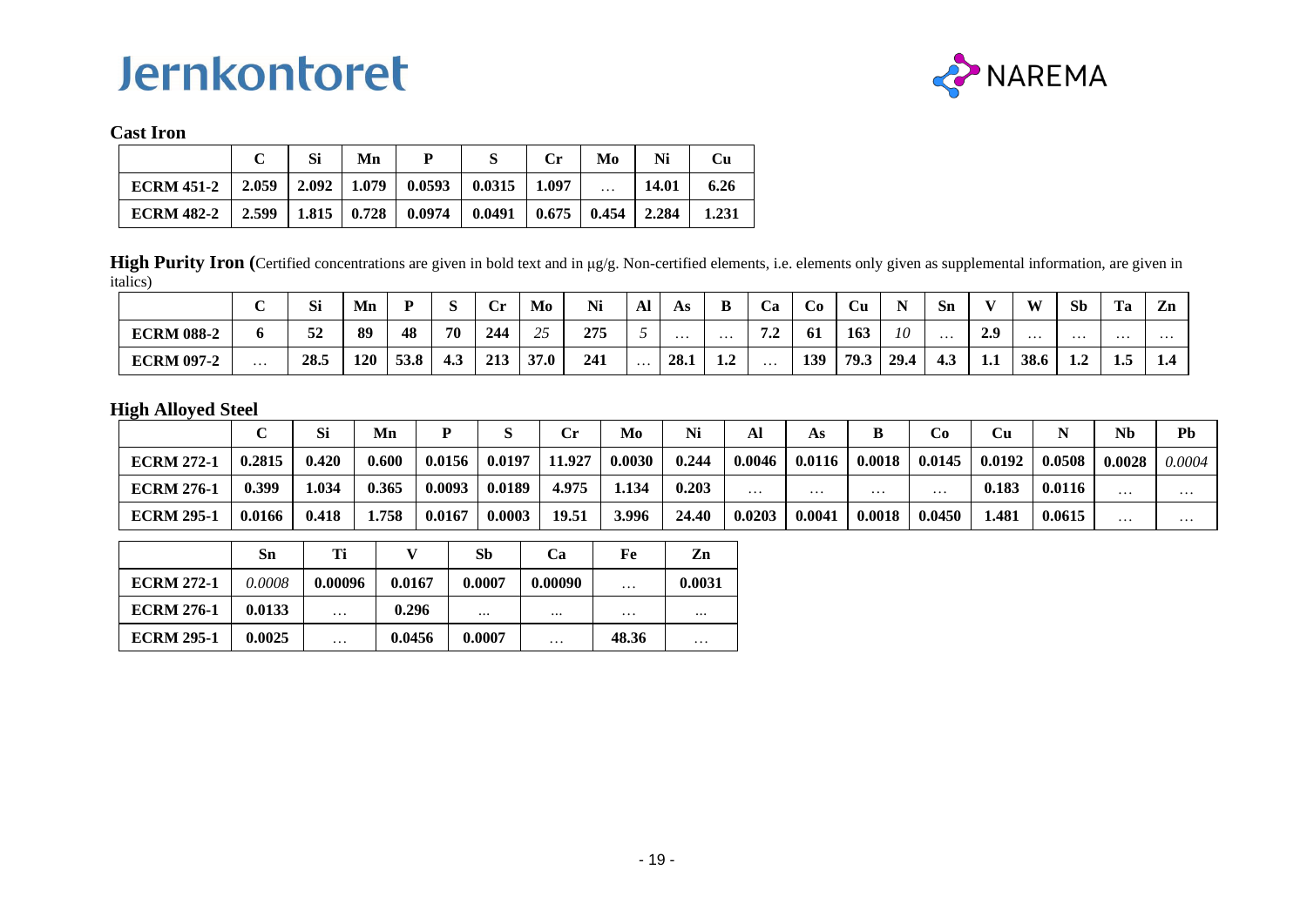



#### **Ferro Alloys**

|                         | $\sim$<br>ັ | Si    | D      | ៶     | Сr       | Mo    | Ni       | Cu     | N        | т:       | $\mathbf{v}$ | Fe       |
|-------------------------|-------------|-------|--------|-------|----------|-------|----------|--------|----------|----------|--------------|----------|
| <b>BCS-CRM</b><br>231/5 | 0.209       | 1.663 | 0.0289 | 0.043 | $\cdots$ | 61.70 | $\cdots$ | 0.270  | $\cdots$ | $\cdots$ | $\cdots$     | $\cdots$ |
| <b>BCS-CRM</b><br>231/6 | 0.058       | 0.722 | 0.0211 | 0.031 | $\cdots$ | 71.41 | $\cdots$ | 0.2230 | $\cdots$ | $\cdots$ | $\cdots$     | $\cdots$ |

#### **Iron Ore**

|                   | Fe     | r.<br>ы | `Q<br>C۵ | Mg     | ΑI     | m:     | Mn     |        |          | Na       | TZ<br>n  |        |          | <b>ATO</b><br>Nl | . O      | Cu      | Pb      |
|-------------------|--------|---------|----------|--------|--------|--------|--------|--------|----------|----------|----------|--------|----------|------------------|----------|---------|---------|
| <b>ECRM 682-</b>  | 66.118 | 0.8332  | .        | 0.0133 | 0.3252 | 0.0441 | 0.031  | 0.0529 | 0.0140   | $\cdots$ | $\cdots$ | 0.0015 | $\cdots$ | $\cdots$         | $\cdots$ | 0.00049 | 0.00038 |
| <b>ECRM 690-1</b> | 66.70  | 0.881   | 0.269    | 0.815  | 0.198  | 0.229  | 0.0337 | 0.0085 | $\cdots$ | 0.0312   | 0.0158   | 0.1417 | 0.0113   | 0.0200           | 0.0089   |         |         |

### **Tungsten Carbide**

|                   | $C$ (total) | Fe     |
|-------------------|-------------|--------|
| <b>ECRM 783-1</b> | 6.1884      | 0.0022 |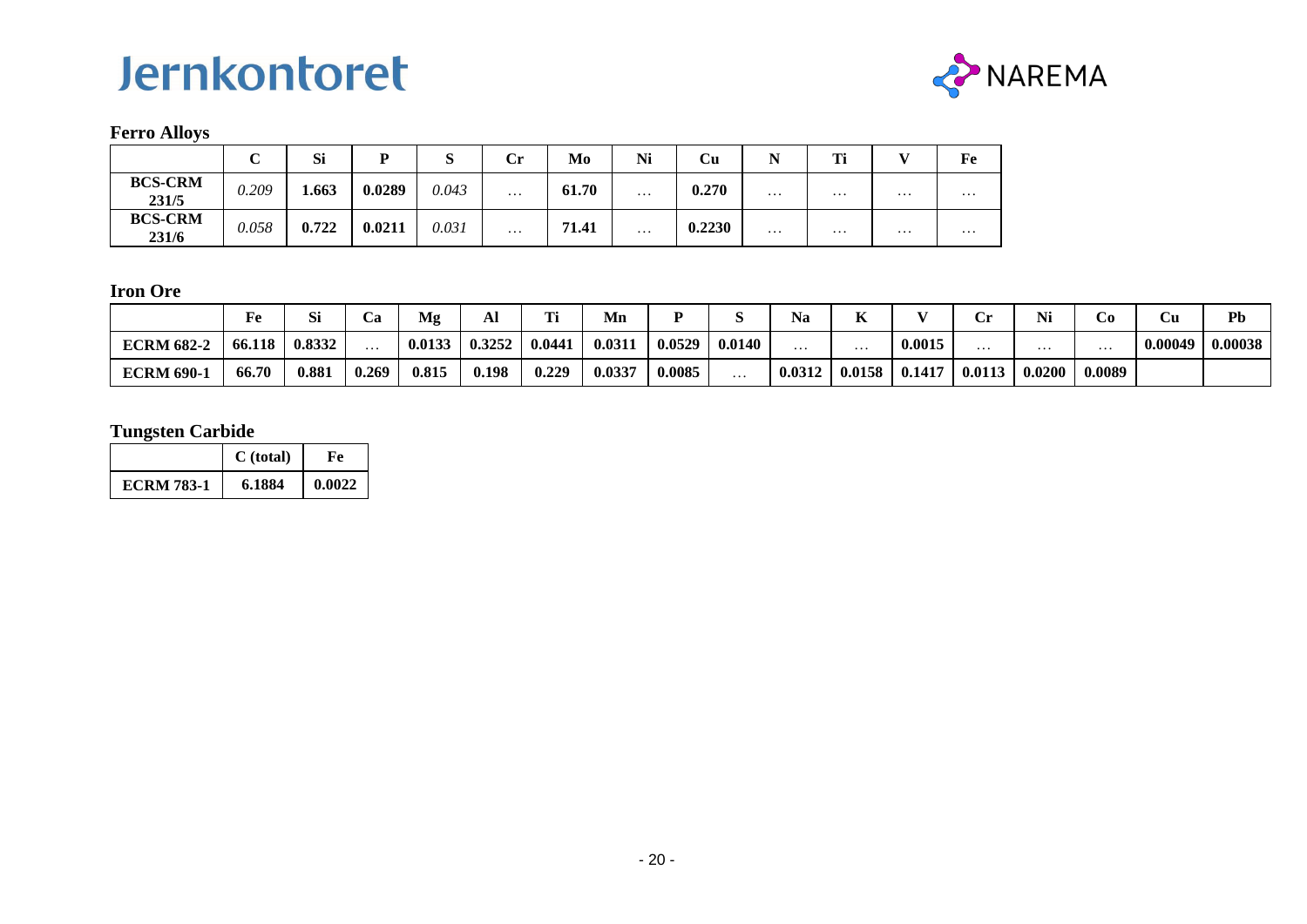

Certified concentrations are given in bold text and in W/W %. Non-certified elements, i.e. elements only given as supplemental information, are given in italics.

#### **CTIF and ArcelorMittal Maiziéres Research SA (ex "IRSID")**

#### **Stainless Steel**

|                   |        | ا پ   | Mn    |           |        |        | Mо    | Ni    | As     | $\cup 0$ | $\mathbf{C}\mathbf{u}$ |        | <b>Nb</b> | Sn     | m.     |                      | W      |
|-------------------|--------|-------|-------|-----------|--------|--------|-------|-------|--------|----------|------------------------|--------|-----------|--------|--------|----------------------|--------|
| <b>ECRM 269-1</b> | 0.0499 | 0.441 | 1.262 | $0.031$ ? | 0.0010 | 18.150 | 0.397 | 8.044 | 0.0061 | 0.1116   | 0.366                  | 0.0460 | 0.0242    | 0.0090 | 0.0006 | $0.099$ <sup>-</sup> | 0.0306 |

#### **Cast iron**

|                   | $\mathbf{C}$<br>◡ | <b>Si</b> | Mn       | P        | S      | $\mathbf{C}$ r | Mo       | Ni       | As       | Co       | Cu       | N        | Sn       | Ti       | $\mathbf{V}$ |
|-------------------|-------------------|-----------|----------|----------|--------|----------------|----------|----------|----------|----------|----------|----------|----------|----------|--------------|
| <b>ECRM 485-3</b> | 3.514             | $\cdots$  | $\cdots$ | $\cdots$ | 0.1488 | $\cdots$       | $\cdots$ | $\cdots$ | $\cdots$ | $\cdots$ | $\cdots$ | 0.0081   | $\cdots$ | $\cdots$ | $\cdots$     |
| <b>ECRM 487-2</b> | 3.5730            | 0.0031    | 0.0491   | 0.0065   | 0.0031 | 0.0248         | 0.0034   | 0.0219   | 0.0063   | 0.0151   | 0.0136   | 0.004    | 0.0045   | 0.0022   | 0.0117       |
| <b>ECRM 488-2</b> | 3.956             | 0.374     | 0.201    | 0.0111   | 0.1173 | 0.303          | $\cdots$ | 0.1247   | $\cdots$ | $\cdots$ | 0.0256   | 0.0052   | 0.0013   | 0.0636   | 0.0545       |
| <b>ECRM 490-1</b> | 4.813             | 0.03      | 10.83    | 0.0267   | 0.0040 | 0.0183         | $\cdots$ | 0.02     | $\cdots$ | $\cdots$ | 0.0088   | 0.0030   | $\cdots$ | 0.0035   | 0.0152       |
| <b>ECRM 491-1</b> | 3.616             | $\cdots$  | $\cdots$ | $\cdots$ | 0.0866 | $\cdots$       | $\cdots$ | $\cdots$ | $\cdots$ | $\cdots$ | $\cdots$ | $\cdots$ | $\cdots$ | $\cdots$ | $\cdots$     |
| <b>ECRM 492-1</b> | 3.258             | $\cdots$  | $\cdots$ | $\cdots$ | 0.0854 | $\cdots$       | $\cdots$ | $\cdots$ | $\cdots$ | $\cdots$ | $\cdots$ | 0.0048   | $\cdots$ | $\cdots$ | $\cdots$     |

#### **Iron Ore**

|                   | Fe      |        | Ca     | Mg     | Al     | ran •  | Mn     |        |        | Na     |        |        | $\mathbf{C}_{\mathbf{r}}$<br>ິ | Ni     |       | Zn       |
|-------------------|---------|--------|--------|--------|--------|--------|--------|--------|--------|--------|--------|--------|--------------------------------|--------|-------|----------|
| <b>ECRM 685-1</b> | 191.103 | 0.7950 | 0.1395 | 0.2394 | 0.3197 | 0.2199 | 0.0415 | 0.0170 | 0.0031 | 0.0733 | 0.0418 | 0.1436 | $\cdots$                       | 0.0175 | 1.487 | $\cdots$ |
| <b>ECRM 691-1</b> | 64.39   | 0.556  | 0.999  | 2.022  | 0.475  | 0.966  | 0.1724 | 0.0877 | 0.0632 | 0.0164 | 0.0504 | 0.0603 | 0.0095                         | 0.0299 | 0.307 | 0.0195   |

|                     | Pb       | Co     | Cu       | $Fe^{++}$ |
|---------------------|----------|--------|----------|-----------|
| <b>ECRM 685-1</b>   | $\cdots$ | 0.0133 | $\cdots$ | .         |
| ECRM 691-1   0.0008 |          | .      | 0.0768   | 20.71     |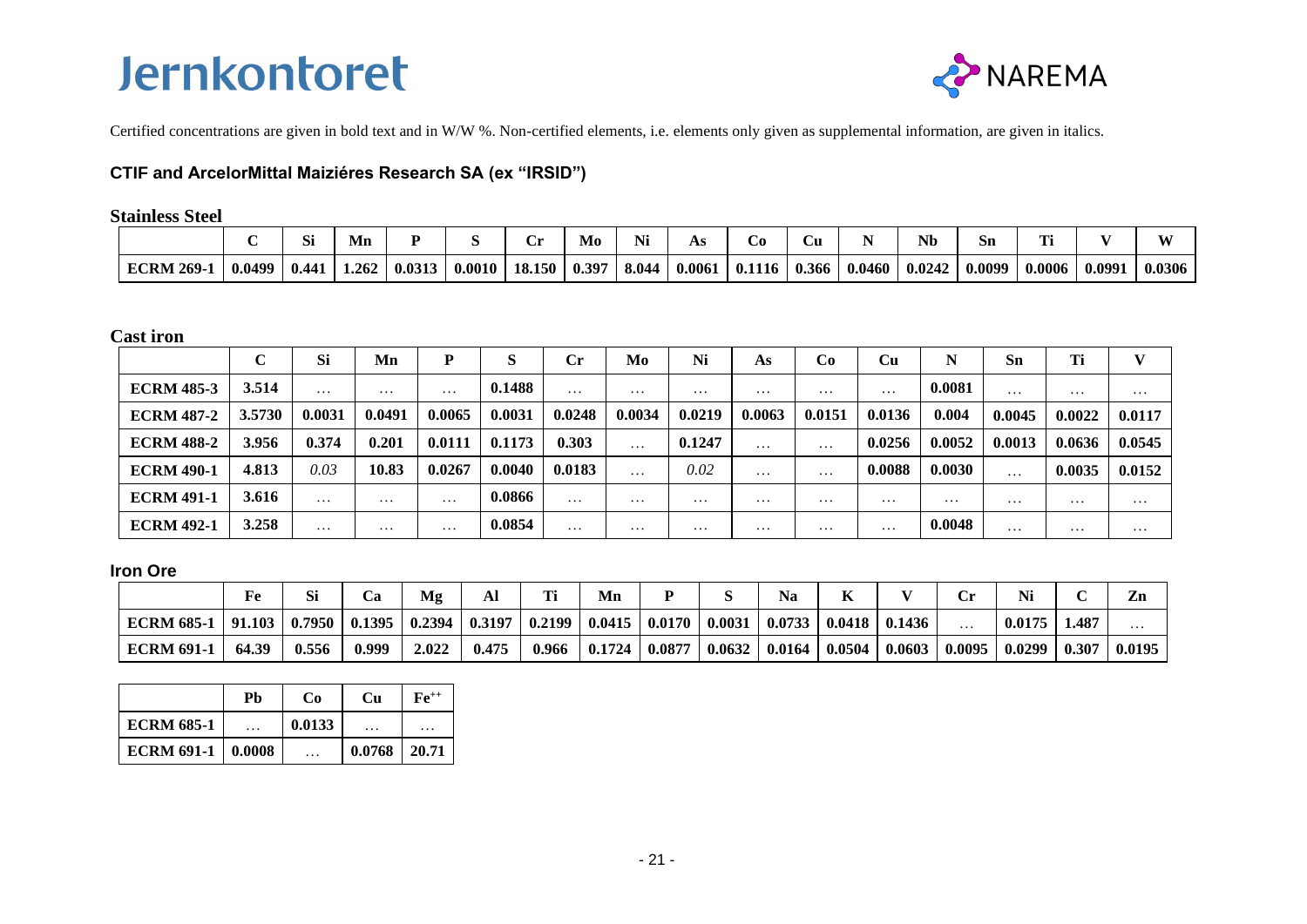

## **Participating laboratories**

#### **Australia**

CSIRO, Urrbrae

#### **Austria**

Böhler Edelstahl GmbH, Kapfenberg Umwelt- & Betriebsanalytik, voestalpine Stahl GmbH, Linz voestalpine Stahl GmbH, Linz

#### **Belgium**

ArcelorMittal Gent - Stainless Steel, Gent Belgian Nuclear Research Centre, Mol Carsid Métallurgie Qualité, Marcinelle Fabrique de Fer de Charleroi, Marchienne-au-Pont Gent Nyrstar, Overpelt OCAS, Zelzate Umicore Precious Metals Refining, Hoboken

#### **Brazil**

ArceleorMittal, Tubarão

**Canada** Corporation Scientifique Claisse, Quebec

#### **China** Well Glow (Beijing) International Trading Ltd., Beijing

**Czech Republic** TZ Chemical and Mechanical Testing Laboratories, Staré Město

#### **Denmark**

Det Danske Stålvalsevaerk A/S, Frederiksvaerk

#### **Finland**

Avesta Polarit Stainless Oy, Tornio

Ovako Oy, Imatra Stålverk, Imatra Outokumpu Oy, Tornio Rautaruukki Oy, Raahe SSAB Europe Oy, Raahe

#### **France**

Aciéries Aubert et Duval, Les Ancizes Alstom, Belfort Arcelor Mediterranée, Fos Arcelor Mittal, Dunkerque Arcelor Mittal, Florange ArcelorMittal Imphy, Imphy ArcelorMittal Industeel Creusot ArcelorMittal Isbergues Stainless, Isbergues ArcelorMittal Maiziéres Research SA, Maiziéres-les-Metz Ascométal, Fos-sur-Mer Aubert & Duval, Les Ancizes CNRS - Service Central d'Analyse, Vernaison Creas, Amneville CRPG, Vandoeuvre-Les-Nancy CTIF, Charleville CTIF, Sèvres Industeel France – Le Creusot, Le Creusot Sylab, Metz Cedex

#### **Germany**

AG der Dillinger Hüttenwerke, Dillingen/Saar A.M.C.O. united samplers and assayers GmbH, Duisburg Bundesanstalt für Materialforschung und - prüfung (BAM), Berlin Chemad GmbH, Duisburg Deutsche Edelstahlwerke GmbH, Witten FEhS Institut für Baustoff-Forschung, Duisburg GFE Fremat GmbH, Freiberg H.C. Starck GmbH & Co. KG, Goslar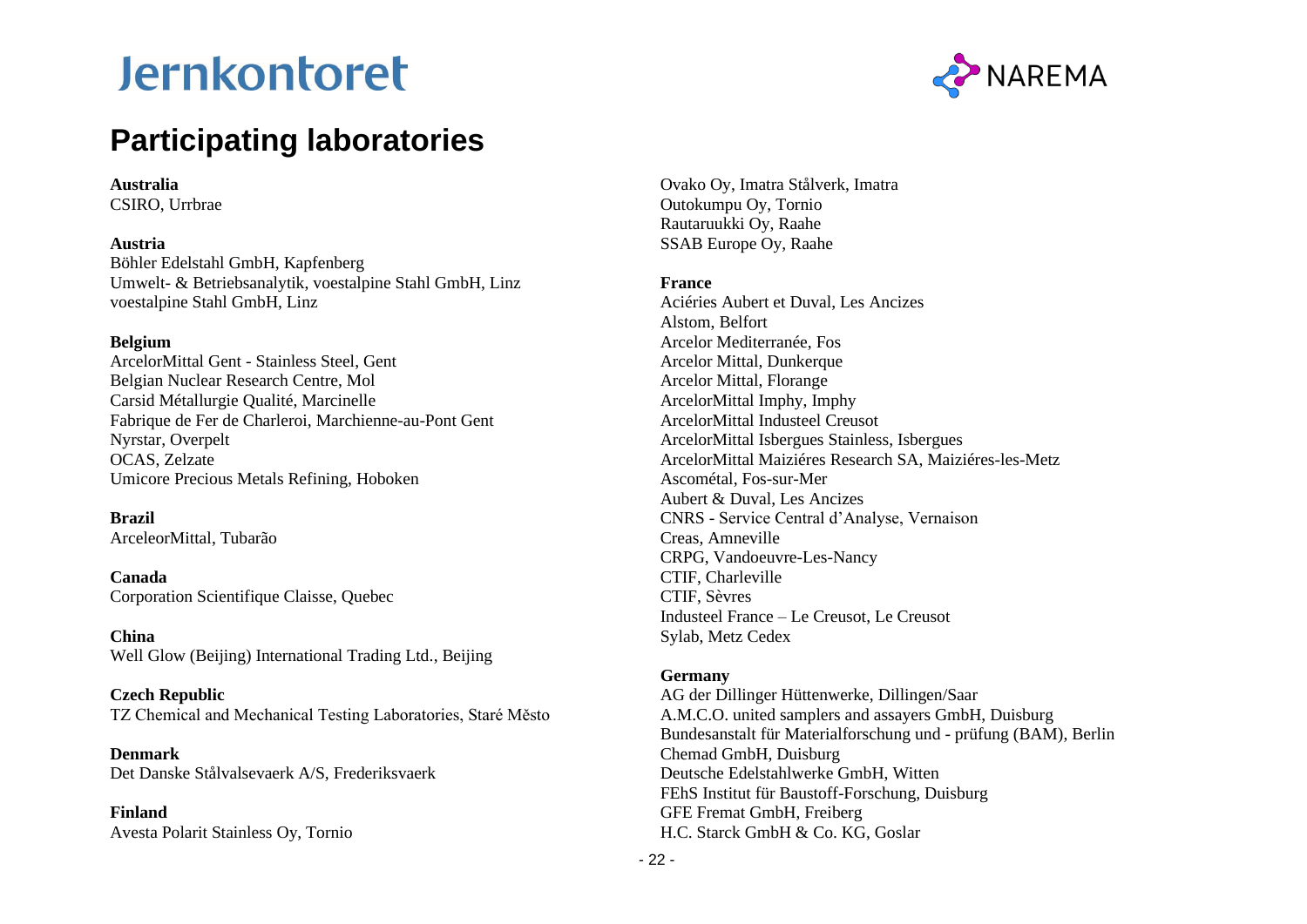

Heraeus Material Technology, Hanau Industeel, Le Creusot Institut de Sodure, Villepinte Krupp Edelstahlprofile GmbH, Siegen Leibniz Institute for Solid State and Materials Research, Dresden Max-Planck-Institut für Eisenforschung GmbH, Düsseldorf MRU, Muldenhütten Recycling und Umwelttechnik GmbH, Freiberg Pont à Mousson S.A, Pont à Mousson Recylex Harz-Metall GmbH, Goslar SARM, Vandoeuvre-Les-Nancy Serma Technologie CERM, Belfort Sollac, Fos-sur-Mer TechLab, Metz Thyssen Krupp, Krefeld Thyssen Krupp Stahl AG, Dortmund Thyssen Krupp VDM, Werdohl ThyssenKrupp Steel Europe AG, Duisburg Ugine S.A. L'Ardoise Ugine S.A., Isbergues Ugine Savoie Imphy, Imphy Ugine, Isbergues Ugitech Laboratoire, Ugine

#### **Hungary**

ISD Dunaferr Zrt., Dunaújváros Dunaferr Labor Nonprofit Ltd., Dunaújváros

Weser-Metall GmbH, Nordenham

#### **Iceland**

IceTec, Reykjavik

**Italy** Centro Sviluppo Materiali, (CSM), Rome

#### **Luxembourg** Luxcontrol, Esch-sur-Alzette

#### **Norway**

AS Norsk Jernverk, Mo i Rana Bremanger Smelteverk, Svelgen, Saltenverk, Straummen ELKEM-Spigerverket A/S, Fiskaa Verk, Vaagsbygd Molab A/S, Mo i Rana Sintef Molab, Mo i Rana Tinfors Jernverk A/S, Kvinesdal

#### **Russia**

Institute of Certified Reference Materials, Yekaterinburg

#### **Spain**

Acerinox S.A, Palmones ArcelorMittal-Asturias, Bilbao Centre Nacional de Investigaciones Metalurgicas (CENIM), Madrid

#### **Sweden**

AB Bofors, Bofors AB Ferrolegeringar, Trollhättan AB Sandvik Coromant, Stockholm AB Sandvik Materials Technology, Sandviken ALS Scandinavia AB, Luleå ASEA, Västerås Avesta Jernverks AB, Avesta Avesta Polarit AB, Avesta Avesta Polarit, Degerfors Stainless, Degerfors Avesta Sheffield AB, Avesta Bodycote Powdermet AB, Surahammar Degerfors Järnverk, Degerfors Degerfors Laboratorium AB, Degerfors Domnarvets Järnverk, Borlänge Erasteel Kloster AB, Söderfors ESAB AB, Göteborg Fagersta AB, Fagersta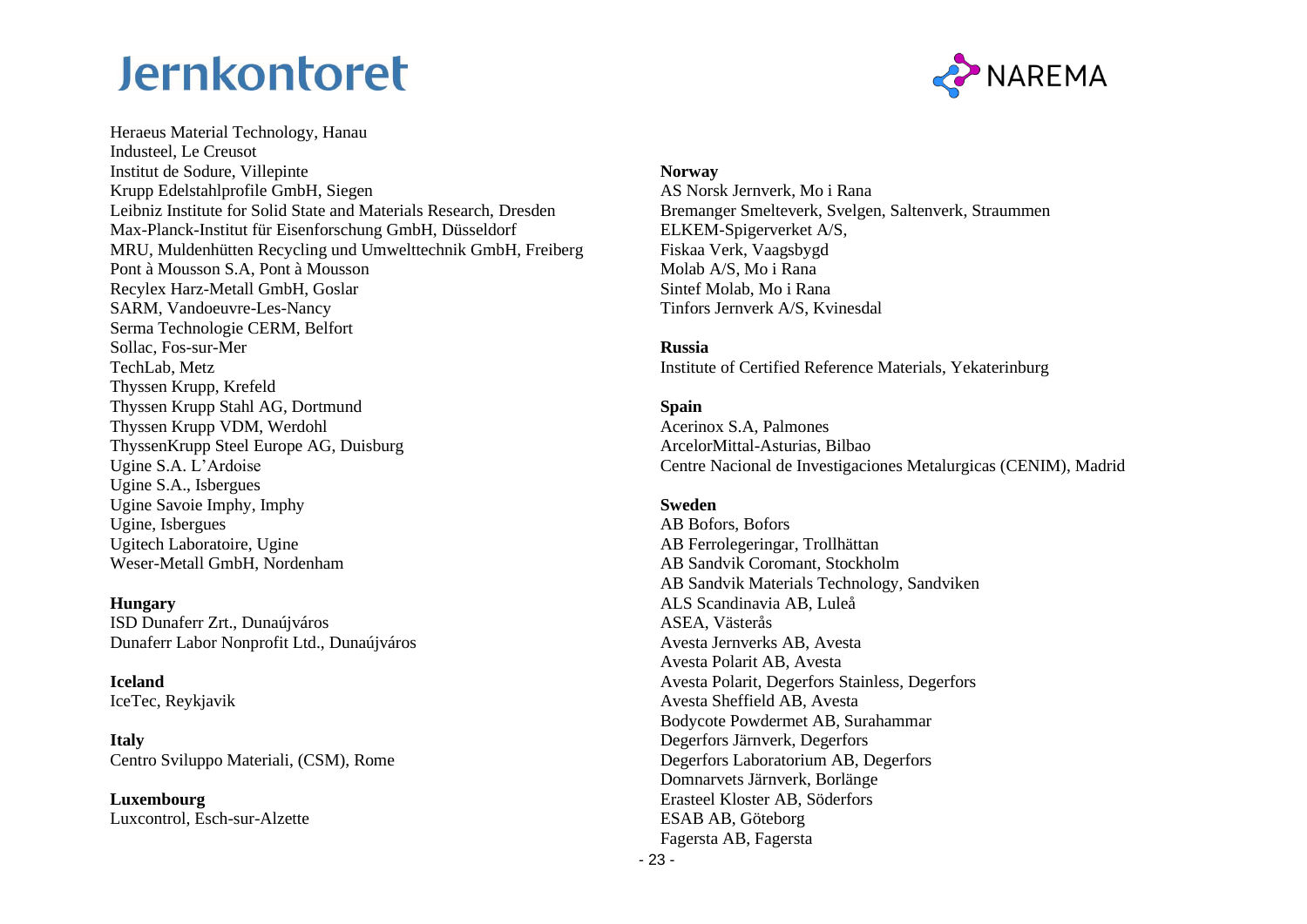Fagersta BruksAB, Fagersta Fundia Special Bar AB, Smedjebacken Gränges Gruvor, Stråssa Gränges Stål, Oxelösunds Järnverk, Oxelösund Höganäs Sweden AB, Höganäs Höganäs Halmstadsverken, Halmstad Höganäs Sweden AB, Höganäs IVL, Stockholm Kloster Speedsteel AB, Söderfors KM Lab, Linköping Leco Corporation Svenska AB, Upplands Väsby LKAB, Kiruna LKAB, Malmberget NASAB, Hällefors Norrbottens Järnverk, Luleå Outokumpu Stainless AB, Avesta Works, Avesta Ovako Steel AB, Hofors Ovako Sweden AB, Hofors Oxelösunds Järnverk, Oxelösund Sandvik Heating Technology AB, Hallstahammar Sandvik Materials Technology, Sandviken Sandvikens Jernverk, Sandviken ScanDust, Landskrona Seco Tools AB, Fagersta SGAB, Luleå SKF Steel, Hellefors AB, Hällefors SSAB Europe, Borlänge SSAB Special Steels, Oxelösund SSAB Tunnplåt, Luleå Stora Kopparberg, Specialstålverken, Söderfors Surahammars Bruks AB, Surahammar Sweco Ecoanalys AB, Stockholm Swerim, Stockholm Söderfors Bruk, Söderfors Uddeholm Tooling AB, Hagfors Uddeholms AB, Hagfors Jernverk, Hagfors University of Uppsala, Uppsala



Volvo Aero Corporation, Trollhättan

**The Netherlands** Corus Strip Products, Ijmuiden Tata Steel, Ijmuiden

#### **UK**

Alfred H Knight International Ltd, St Helens, Merseyside AMG Superalloys UK Limited, Rotherham ATI Allvac Ltd, Sheffield Bodycote Materials Testing, Teesside Castings Development Centre, Birmingham CERAM Research Ltd, Stoke-on-Trent Corus Engineering Steels, Stocksbridge Corus Strip Products, Lianwern Corus Strip Products, Scunthorpe Corus Testing Solutions, Scunthorpe Corus, Llanwern Works, Newport, Gwent Exova Teesside, Middlesbrough Harwell Scientifics Ltd, Didcot IncoTest, Hereford Lucideon, Stoke-on-Trent Pattinson & Stead (2005), Ltd., Middlesbrough Ridsdale & Co. Ltd, Middlesbrough Sheffield Testing Laboratories, Sheffield Tata Steel, Port Talbot Tata Steel, Scunthorpe UES Steels-Stockbridge, Sheffield

#### **USA**

Brammer Standards Co., Houston, Texas LECO Corporation, Saint Joseph North American Hoganas, Inc., Hollsopple PA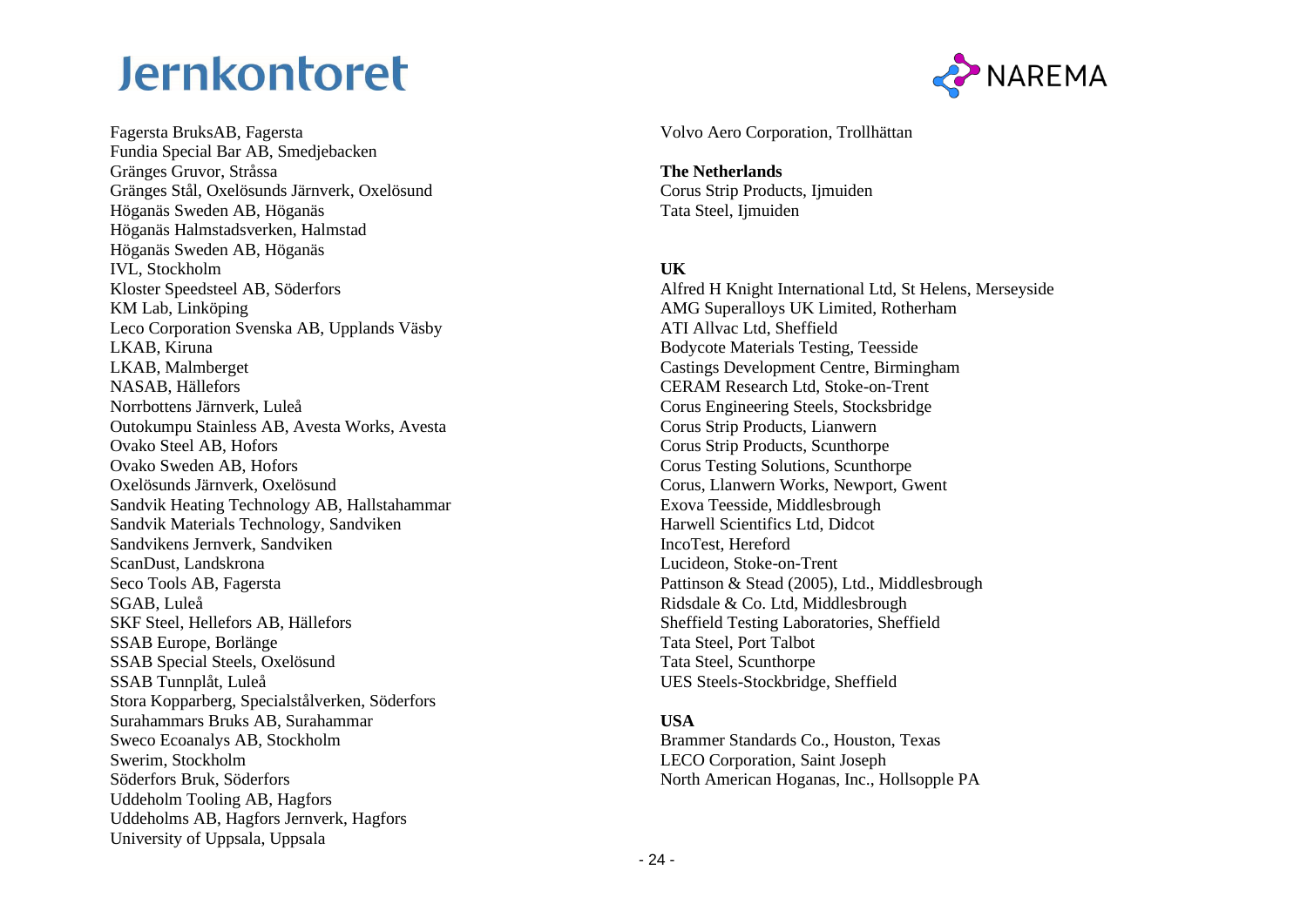

## **CRM Ordering procedure**

### **Order**

Homepage [www.narema.fi](http://www.narema.fi/)

E-mail [crm@narema.fi](mailto:crm@swerim.se)

*Please give reference number, number of units and description of each reference material requested.*

### **Payment**

Payment information will be found in the footer of the invoice. VAT-number FI 30996857

### **Address**

Oy Narema Ab**,** Närpiöntie 2, FIN-64200 Närpiö, Finland,